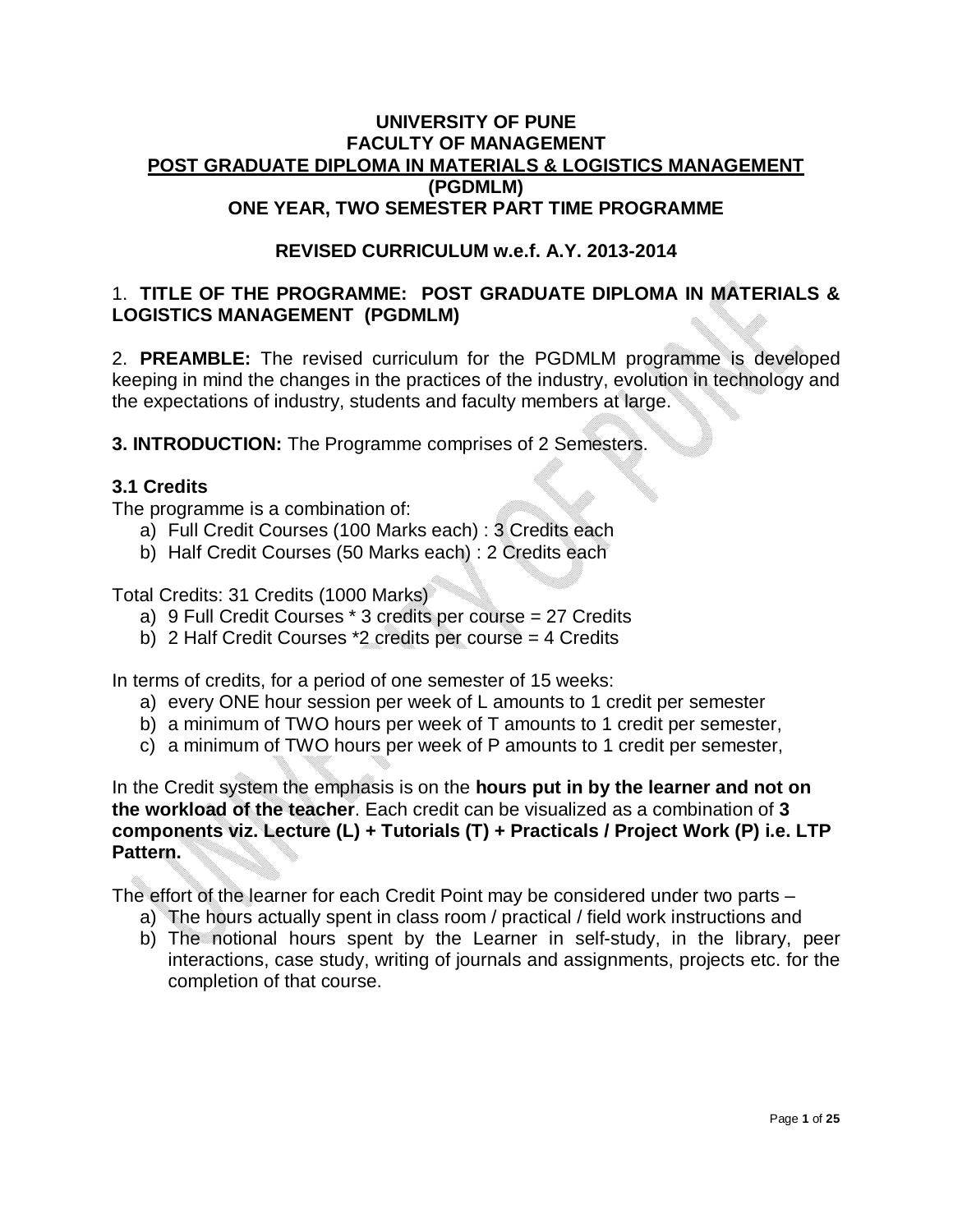*Teaching / learning sessions are to be interpreted in a broader perspective as follows:* 

- a) Teaching Learning Processes: Classroom sessions, Group Exercises, Seminars, Small Group Projects, etc.
- b) Evaluation: Tutorials, Class Tests, Presentations, Field work, Assignments, etc.

**3.2 Adoption of Credit and Grading System:** As per national and international trends, it is proposed to adopt the Credit and Grading System for the PGDMLM programme.

#### **Salient features of the grading system:**

- 1. Learners are placed in ability bands that represent a range of scores. These ability bands may vary according to the number of categories for the classification of the performance of the learners. This ability range may be designated with alphabetical letters called as GRADE.
- 2. The system of awarding grades would provide a more realistic picture of learner's ability than the prevailing marking system.
- 3. Grading is a far more satisfactory method than the numerical marking system as it reflects an individual learner's performance in the form of a certain level of achievement.
- 4. The Grading system ensures natural classification in qualitative terms rather than quantitative terms since it expresses a range /band of scores to which a learner belongs such as O,A,B,C,D,E & F
- 5. The award of grades provides a permanent record of the learner's growth and development that might be helpful for institutions of higher education for allocating seats for prospective employers.
- 6. Grading does not require making fine distinctions in performance when no such distinctions actually exist.
- 7. It is based on a realistic concept of 'errors of measurement'.
- 8. Grades are relatively free from extraneous factors like difficulty of the examination, examiner bias, nature of the subject being examined, etc.
- 9. Grades can be interpreted easily and directly and can be used to prepare an accurate 'profile' of a learner'

**Basics of Credit and Grading System:** Grading, is a method of reporting the result of a learner's performance subsequent to his evaluation. It involves a set of alphabets which are clearly defined and designated and uniformly understood by all the stake holders. A properly introduced grading system not only provides for a comparison of the learners' performance but it also indicates the quality of performance with respect to the amount of efforts put in and the amount of knowledge acquired at the end of the course by the learners.

It is proposed to use the **Indirect and Absolute Credit and Grade Point System for the PGDMLM programme,** i.e. the assessment of individual Courses in the concerned examinations will be on the basis of marks, but the marks shall later be converted into Grades by some mechanism wherein the overall performance of the Learners can be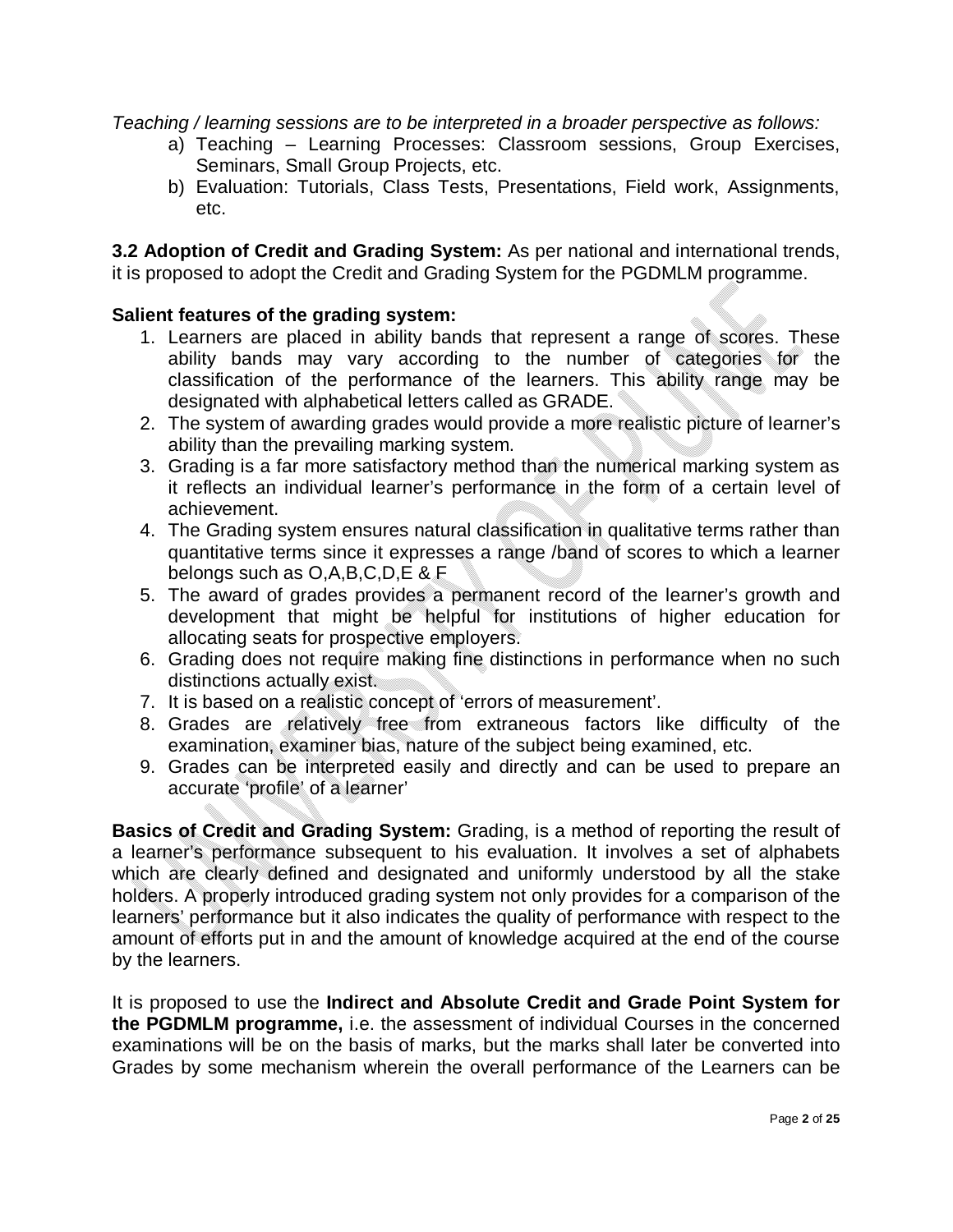reflected after considering the Credit Points for any given course. However, the **overall evaluation shall be designated in terms of Grade.**

**3.3 Session Duration:** Each teaching-learning, evaluation session shall be of 60 minutes.

**4. ELIGIBILITY:** A student seeking admission to this course must have the following qualifications:

- 1) Bachelor's degree of any statutory University or other recognized foreign university.
- 2) Any diploma awarded by Board of Technical Education of any State Government or Central Government (post SSC three years' Diploma with 2 years post Diploma experience or post HSC two years' Diploma with one year post Diploma experience)
- **5. EXAMINATION: Pattern of Examination:** The evaluation scheme comprises of:
	- a) University Evaluation (50 Marks)
	- b) Concurrent Evaluation (50 Marks)

**5.1 University Evaluation:** There shall be University evaluation for each full credit course as per the time table announced by the University. There shall be a Written Examination (subjective – concept plus case study / application oriented type) for 50 marks by the University for each Full Credit Course.

**5.1.2 Instructions to External Paper Setters / Chairman / Examiners:** For University evaluation (Written Examination – subjective type of 50 marks) of each full credit course the question pattern shall be as follows:

Question Paper Pattern:-

1) There shall be five questions each of 10 marks.

2) All questions shall be compulsory with internal choice within the questions.

3) A Question may be subdivided into sub-questions a, b, c… and the allocation of marks depend on the weightage of the topic.

Questions shall be set to assess knowledge acquired, standard application of knowledge, application of knowledge in new situations, critical evaluation of knowledge and the ability to synthesize knowledge. The question paper setter shall ensure that questions covering all skills are set. The question paper setter shall also submit model answer and a detailed scheme of evaluation along with the question paper.

*The duration of written examination shall be 2 hours. Students shall be provided a single answer sheet. They must ensure that their responses fit within the provided answer sheet. Additional supplements shall not be provided.*

**5.2 Concurrent Evaluation:** There shall be Concurrent evaluation for 50 marks for each full credit course. Half credit courses shall be evaluated for 50 marks through Concurrent evaluation. As a part of concurrent evaluation the students shall be *evaluated on a continuous basis* by the Institute to ensure that student learning takes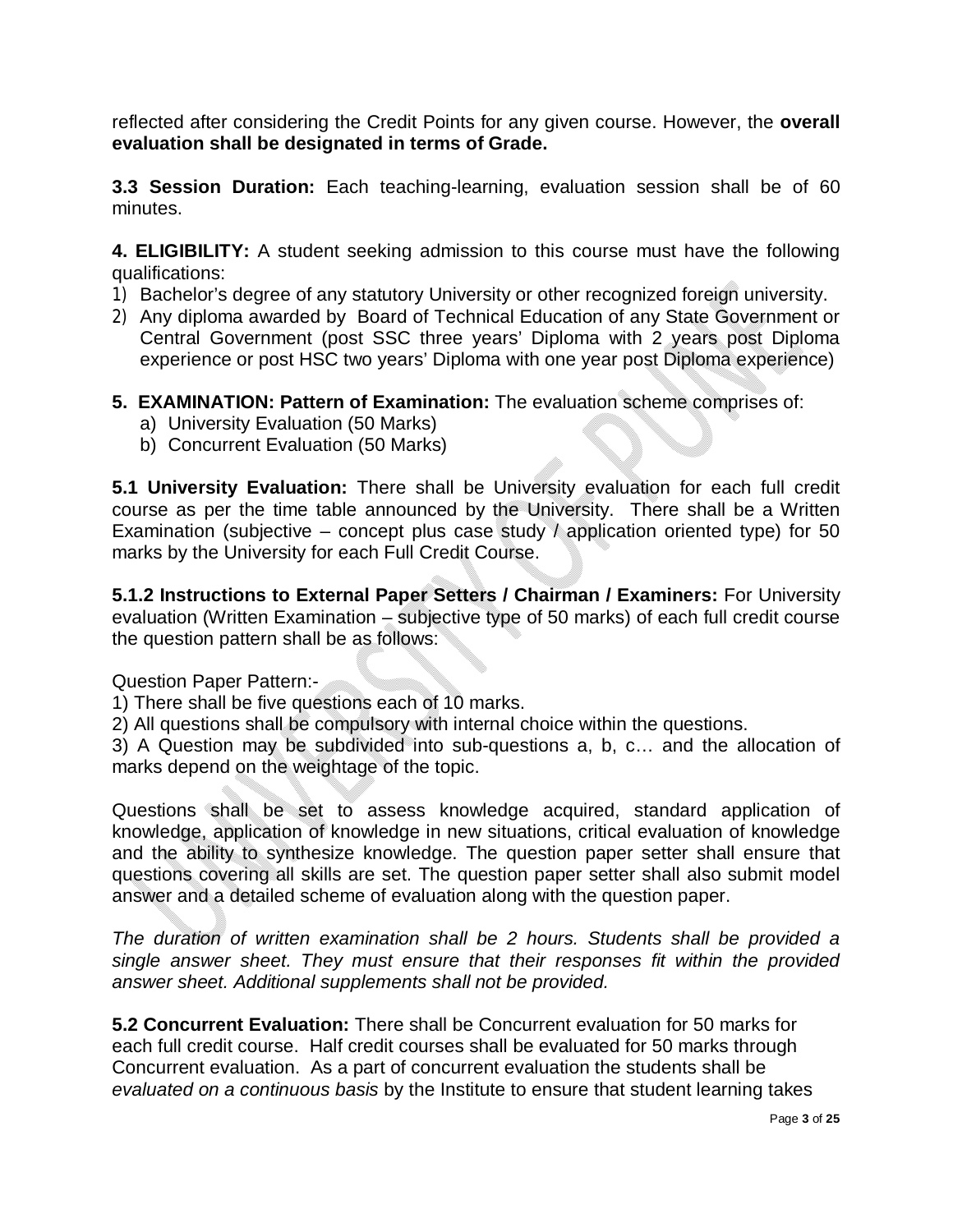place in a graded manner. *There shall be no University evaluation for half credit courses*.

Suggested components for Concurrent Evaluation (CE) are:

- 1. Case Study / Caselet / Situation Analysis (Group Activity or Individual Activity)
- 2. Class Test
- 3. Open Book Test
- 4. Field Visit / Study tour and report of the same
- 5. Small Group Project & Internal Viva-Voce
- 6. Learning Diary
- 7. Scrap Book
- 8. Group Discussion
- 9. Role Play / Story Telling
- 10.Individual Term Paper / Thematic Presentation
- 11.Written Home Assignment
- 12.Industry Analysis (Group Activity or Individual Activity)
- 13.Literature Review / Book Review
- 14.Model Development / Simulation Exercises (Group Activity or Individual Activity)
- 15.In-depth Viva
- 16.Quiz

Detailed record of the Concurrent Evaluation shall be maintained by the Institute. The same shall be made available to the University, on demand.

Marks for the concurrent evaluation must be communicated by the Institute to the University before the commencement of relevant Semester Examination.

**5.3 Project:** During the Second Semester each student shall undertake a *Project*. The student shall submit a written structured report based on work done during this period.

Project may be research project – based on primary / secondary data or may be an operational assignment involving working by the student on a given task / assignment / project / etc. in an organization / industry.

Since most students enrolled for the PGDMLM programme are expected to be working students, such working students may complete the Project at their workplace.

The report should be well documented and supported by –

- 1. Executive Summary
- 2. Organizational profile
- 3. Outline of the problem/task undertaken
- 4. Research methodology & data analysis (in case of research projects)
- 5. Relevant activity charts, tables, graphs, diagrams,
- 6. Learning of the student through the project
- 7. Contribution to the host organization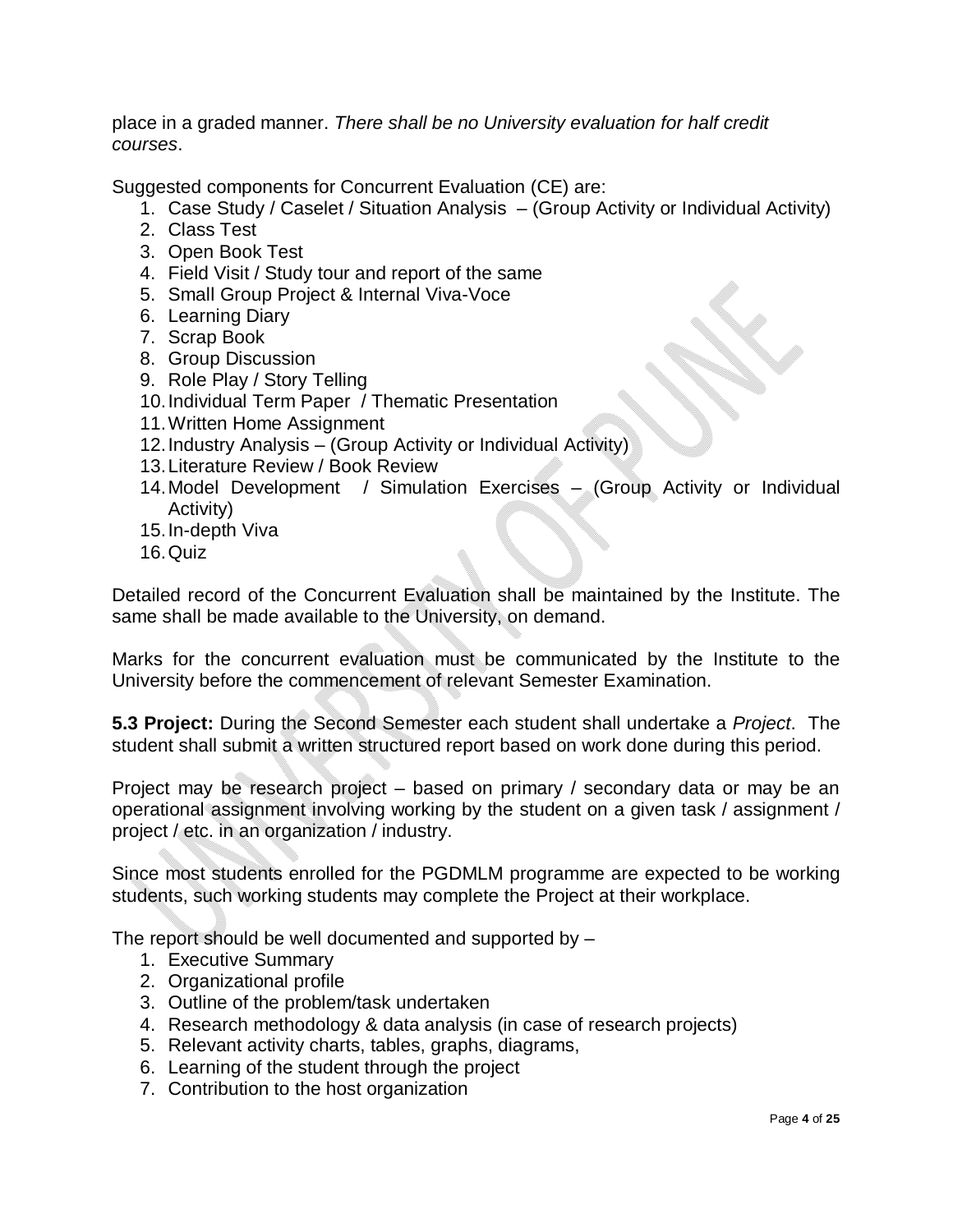8. References in appropriate styles.

It should reflect the nature and quantum of work undertaken by the student. *The learning outcomes and utility to the organization must be specifically highlighted.* The completion of the Project shall be certified by the Faculty Guide & approved by the Director of the Institute. The external organization (Corporate / NGO/ SME/ etc.) shall also certify the Project work.

The student shall submit **TWO hard copies & one soft copy (CD)** of the project report before 31st March in Sem IV.

In the interest of environmental considerations, students are encouraged to print their *project reports on both faces of the paper.*

There shall be an external viva-voce for the Project for 100 marks. The examiner's panel for the same shall include one external faculty member nominated by the University and one internal faculty member nominated by the Director of the Institute.

The External viva-voce panel shall evaluate the project based on:

- 1. Actual work undertaken by the student
- 2. Student's understanding of the organization and business environment
- 3. Outcome of the project
- 4. Utility of the project to the organization
- 5. Basic analytical capabilities

Copies of Project report and records of evaluation shall be maintained by the Institute for a period of 3 academic years.

**5.4 Standard of Passing:** Every candidate must secure at least Grade E in Concurrent Evaluation as well as University Examination as separate heads of passing for each course.

#### **Diploma Requirements:**

- a) **Earned Credits:** The Diploma requirements for the PGDMLM programme is completion of 31 earned credits.
- b) **Final Grade Point Requirement:** A student must obtain the Final Grade Point of a minimum of 00.50 to be eligible for award of the PGDMLM diploma.

**5.4.1 Conversion of Marks to Grade Points & Grades:** The marks shall be converted to grade points and grades using Table I below.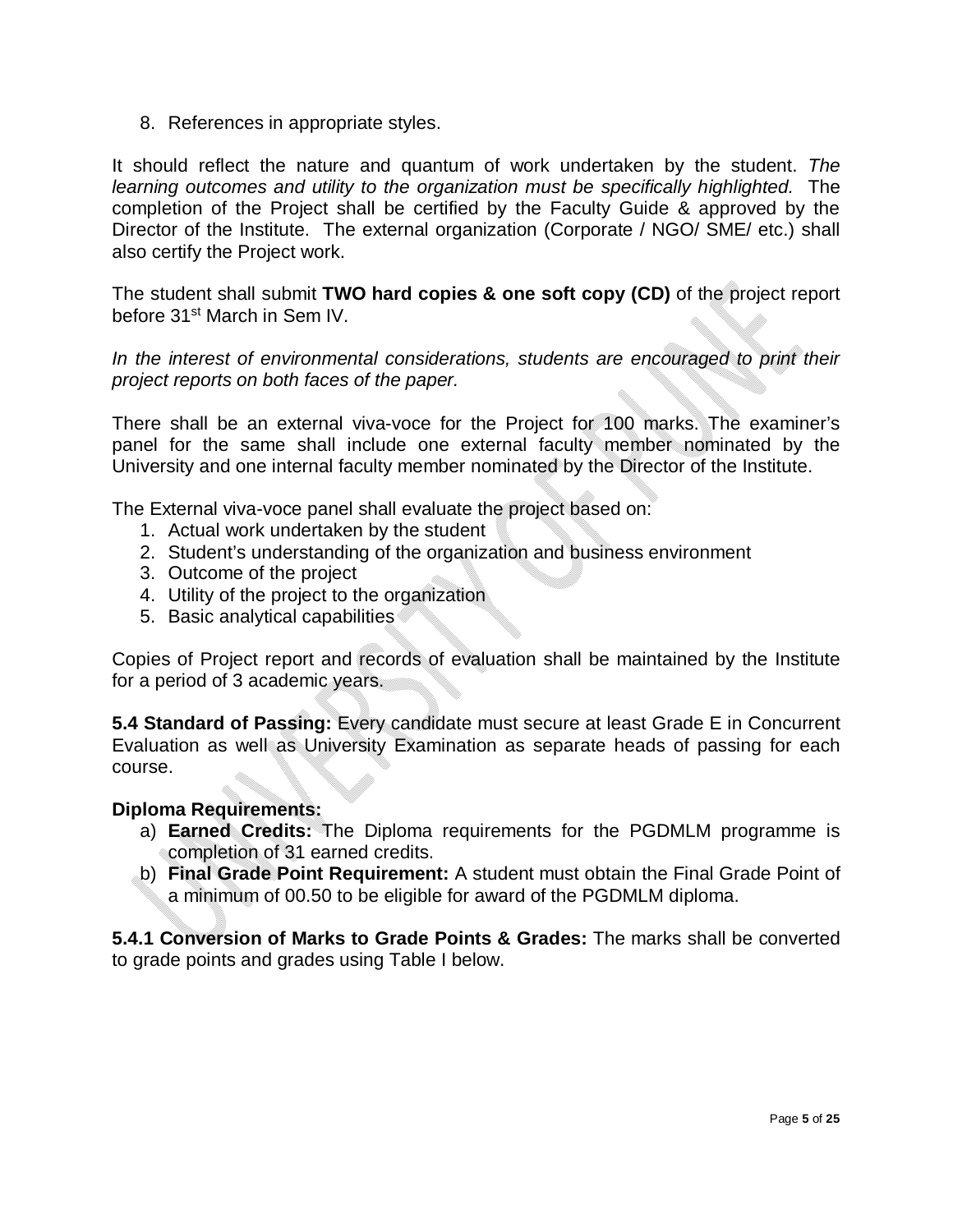| Sr. No. | <b>Marks</b> | Grade              | <b>Grade Point</b> |
|---------|--------------|--------------------|--------------------|
|         | $100 - 75$   | O - Outstanding    | 06                 |
|         | $74 - 65$    | A - Very Good      | 05                 |
| 3       | 64 - 55      | $B - Good$         | 04                 |
|         | $54 - 50$    | $C - Average$      | 03                 |
| 5       | $49 - 45$    | $D -$ Satisfactory | 02                 |
| 6       | $44 - 40$    | $E - Pass$         | 01                 |
|         | $39 - 0$     | F - Fail           | 00                 |

#### **Table I: Points Grading System**

The description of the final grades shall be as follows:

#### **O: Outstanding (Excellent Analysis of the topic - 75% and above)**

Accurate knowledge of the primary material, wide range of reading, logical development of ideas, originality in approaching the subject. Neat and systematic organization of content, elegant and lucid style.

#### **A: Very Good (Excellent Analysis of the topic - 65 to 74 %)**

Accurate knowledge of the primary material, acquaintance with seminal publications, logical development of ideas. Neat and systematic organization of content, effective and clear expression.

#### **B : Good (Good Analysis and treatment of the topic - 55 to 64 %)**

Basic knowledge of the primary material, logical development of ideas. Neat and systematic organization of content, effective and clear expression.

#### **C : Average (Some important points covered – 50 to 54%)**

Basic knowledge of the primary material, logical development of ideas. Neat and systematic organization of content, good language or clear expression.

#### **D: Satisfactory (Some points discussed – 45 to 49%)**

Basic knowledge of the primary material, some organization of content, acceptable language or expression.

#### **E: Pass (Any two of the above – 40 to 44%)**

#### **F: Fail (None of the above – 0 to 39%)**

#### **The performance of a student will be evaluated in terms of two indices, viz.**

- a) *Semester Grade Point Average (SGPA)* which is the Grade Point Average for a semester
- b) *Cumulative Grade Point Average (CGPA)* which is the Grade Point Average for all the completed semesters at any point in time.

**Semester Grade Point Average (SGPA):** At the end of each semester, SGPA is calculated as the weighted average of GPI of all courses in the current semester in which the student has passed, the weights being the credit values of respective courses.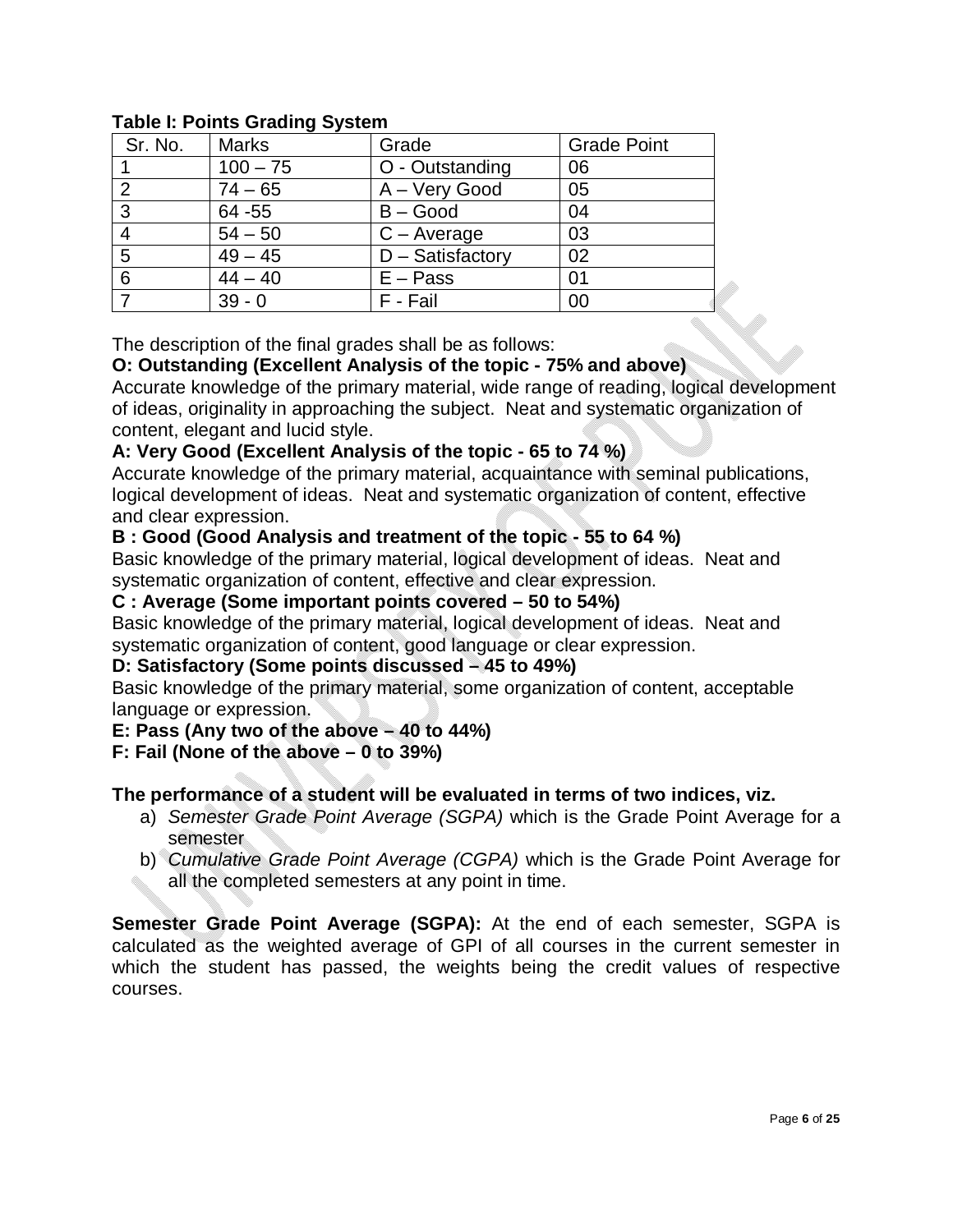**SGPA =** Grade Points divided by the summation of Credits of all Courses.

 ∑ {C \* GPI} SGPA = ---------------------- for a semester. ∑C

Where GPI is the Grade and C is credit for the respective Course.

**Cumulative Grade Point Average (CGPA):** Cumulative Grade Point Average (CGPA) is the grade point average for all completed semesters. CGPA is calculated as the weighted average of all GPI of all courses in which the student has passed up to the current semester.

#### **Cumulative Grade Point Average (CGPA) for the Entire Course**

 ∑ {C \* GPI} ∑C

CGPA = ---------------------- for all semesters taken together.

Where GPI is the Grade and C is credit for the respective Course.

#### IMPORTANT NOTE:

If a student secures F grade in either or both of Concurrent Evaluation or University Evaluation for a particular course his /her credits earned for that course shall be ZERO.

**5.5 Scaling Down of Concurrent Evaluation Scores:** The marks obtained by the student for the Concurrent Evaluation components conducted by the Institute, in the Full Credit Courses, in Sem I and Sem II, shall be scaled down, to the required extent, if such percentage of marks are more than 20% of the marks scored in the University Examination for the respective course.

The marks obtained by the student in Half Credit Courses are not subject to scaling down.

**5.6 Attendance:** The student must meet the requirement of 75% attendance per semester per course for granting the term. The Director shall have the right to withhold the student from appearing for examination of a specific course if the above requirement is not fulfilled.

**5.7 ATKT Rules:** Candidate has to earn credits for a course in not more than 4 attempts. Admission for the PGDMLM programme shall be valid for 3 Academic Years.

**5.8 Award of Grade Cards:** The University of Pune under its seal shall issue to the student a grade card on completion of each semester. The final Grade Card issued at the end of the final semester shall contain the details of all courses taken during the entire programme for obtaining the degree.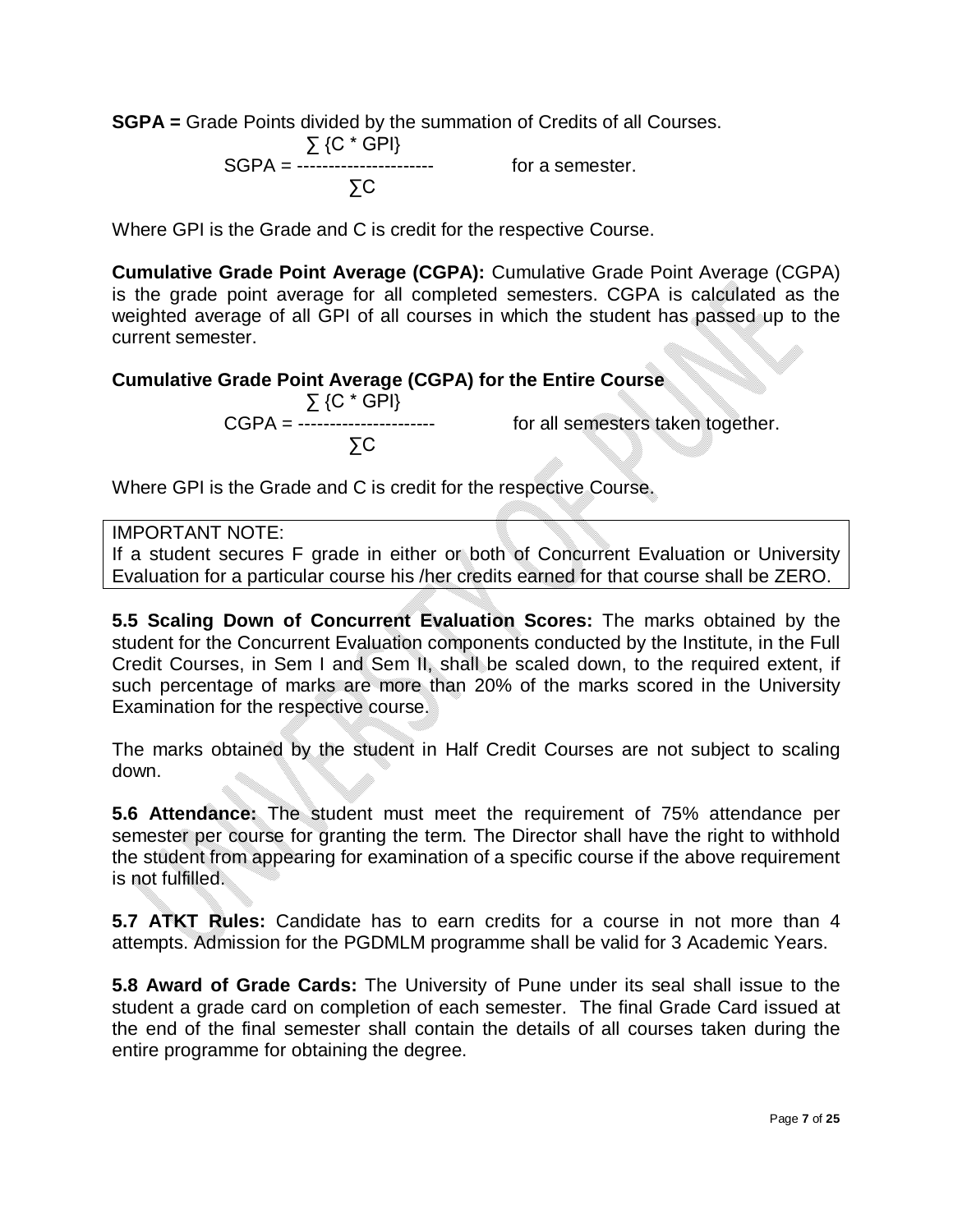**Final Grades:** After calculating the SGPA for an individual semester and the CGPA for entire programme, the value shall be matched with the grade in the Final Grade Points Table (as per Table II) and expressed as a single designated GRADE such as O, A, B, C,D,E,F.

| Sr. No. | <b>Grade Points</b> | Grade               |
|---------|---------------------|---------------------|
| 1       | 05.00 to 6.00       | O - Outstanding     |
| 2       | 04.50 to 04.99      | A - Very Good       |
| 3       | 03.50 to 04.49      | $B - Good$          |
| 4       | 02.50 to 03.49      | $C - Average$       |
| 5       | 01.50 to 02.49      | $D - S$ atisfactory |
| 6       | 00.50 to 01.49      | $E - Pass$          |
| 7       | 00.00 to 00.49      | F - Fail            |

#### **Table II: Final Grade Points**

A student who secures grade E or above in a course is said to have completed /earned the credits assigned to the course. A student who has completed the minimum 31 credits required for the PGDMLM programme shall be declared to have completed the programme.

#### NOTE:

The Grade Card for the final semester shall indicate the following, amongst other details:

- a) Grades for concurrent and university evaluation, separately, for all courses offered by the student during the entire programme along with the grade for the total score.
- b) SGPA for each semester.
- c) CGPA for final semester.
- d) Total Marks Scored out of Maximum Marks for the entire programme, with break-up of Marks Scored in Concurrent Evaluation and University Evaluation.
- e) Marks scored shall not be recorded on the Grade Card for intermediate semesters.
- f) The grade card shall also show the 7 point scale and the formula to convert GPI, SGPA, and/or CGPA to percent marks.
- g) The final GPA shall not be printed unless the student earns the minimum 31 credits required for earning the PGDMLM diploma.
- h) B Grade is equivalent to atleast 55% marks.

**5.9 External Students:** There is no provision of external students.

**5.10 Verification / Revaluation:** Students can avail the verification / revaluation facility as per the prevailing policy, guidelines and norms of the University of Pune.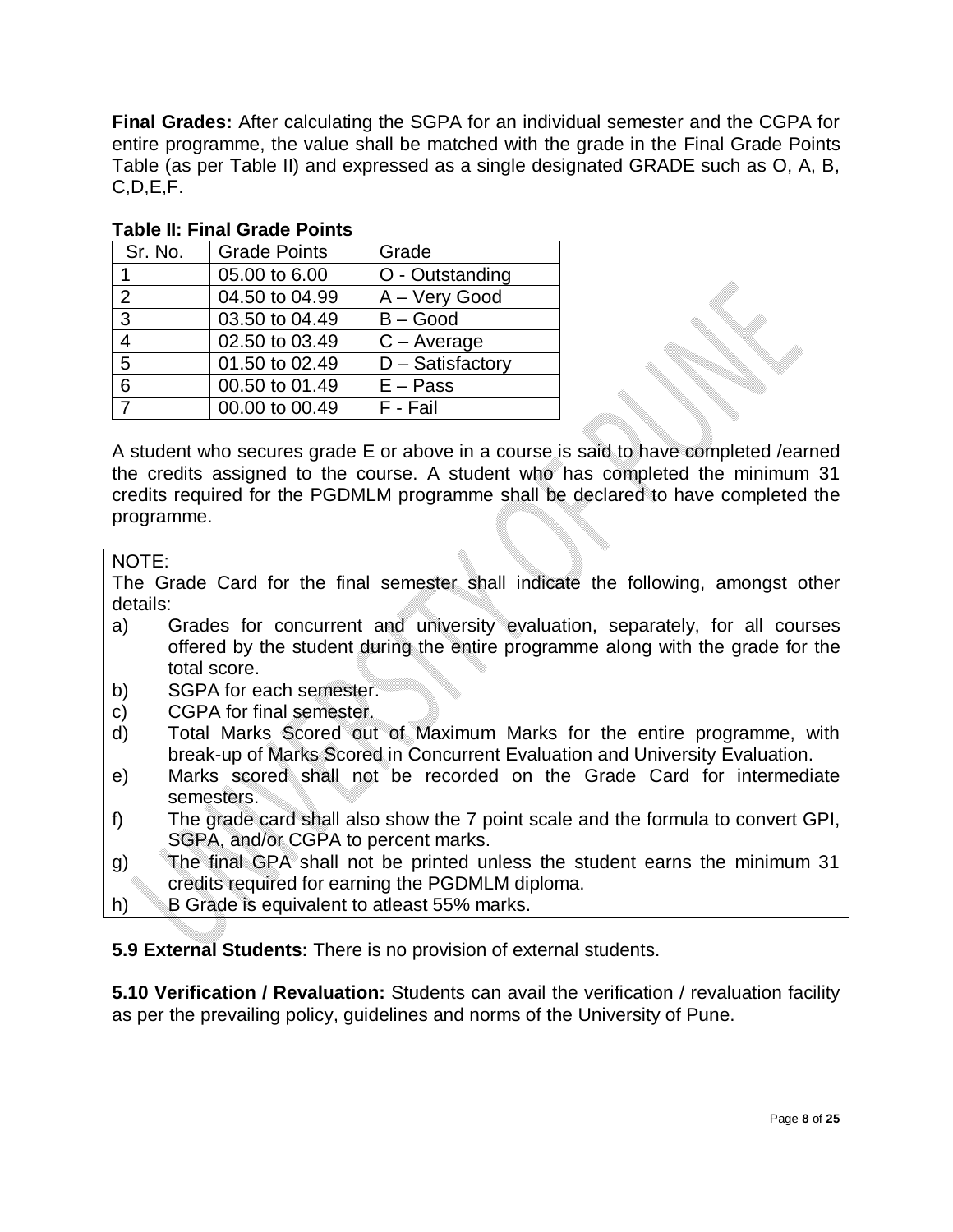#### **6. Structure of the Programme**

The programme is a combination of:

- a) Full Credit Courses (100 Marks each) : 3 Credits each
- b) Half Credit Courses (50 Marks each) : 2 Credits each

#### **Spread of Full & Half Credit Courses:**

| Semester | Full Credit Courses (100   Half Credit Courses (50   Total Courses (C |            |           |  |
|----------|-----------------------------------------------------------------------|------------|-----------|--|
|          | Marks) (A)                                                            | Marks) (B) | $= A + B$ |  |
|          |                                                                       |            |           |  |
|          |                                                                       |            |           |  |
| Total    |                                                                       |            |           |  |

The programme has 9 Full Credit Courses (100 Marks each) and of 3 Credits each.

The programme has 2 Half Credit Courses (50 Marks each) and of 2 Credits each. Thus the entire programme has 11 Courses of 31 credits in all.

#### **6.1 Programme Structure for Post Graduate Diploma in Materials & Logistics Management (PGDMLM)**

| <b>Semester</b> I                  |                                     |             |                   |       |                |  |  |
|------------------------------------|-------------------------------------|-------------|-------------------|-------|----------------|--|--|
| Course                             |                                     | Concurrent  | <b>University</b> |       |                |  |  |
| Code                               | Course                              | Evaluation  | Evaluation        | Total | Credits        |  |  |
| 101                                | <b>Management Fundamentals</b>      | 50          | 50                | 100   | 3              |  |  |
|                                    | <b>Essentials of Supply Chain</b>   |             |                   |       |                |  |  |
| 102                                | Management                          | 50          | 50                | 100   | 3              |  |  |
| 103                                | Logistics Management                | 50          | 50                | 100   | 3              |  |  |
|                                    | <b>Purchasing &amp; Supplier</b>    |             |                   |       |                |  |  |
| 104                                | <b>Relationship Management</b>      | 50          | 50                | 100   | 3              |  |  |
| 105                                | <b>Business Communication</b>       | 50          | 0                 | 50    | $\overline{2}$ |  |  |
| 106                                | <b>Information Technology</b>       | 50          | $\Omega$          | 50    | $\overline{2}$ |  |  |
|                                    | <b>TOTAL</b>                        | 300         | 200               | 500   | 16             |  |  |
|                                    |                                     | Semester II |                   |       |                |  |  |
| Course                             |                                     | Concurrent  | <b>University</b> |       |                |  |  |
| Code                               | Course                              | Evaluation  | Evaluation        | Total | <b>Credits</b> |  |  |
|                                    | Chain<br>Supply<br><b>Strategic</b> |             |                   |       |                |  |  |
| 201                                | Management                          | 50          | 50                | 100   | 3              |  |  |
| <b>Global Logistics</b><br>202     |                                     | 50          | 50                | 100   | 3              |  |  |
| <b>Inventory Management</b><br>203 |                                     | 50          | 50                | 100   | 3              |  |  |
|                                    | Supply Chain Practices<br>in        |             |                   |       |                |  |  |
| <b>Different Industries</b><br>204 |                                     | 50          | 50                | 100   | 3              |  |  |
| 205                                | Project                             | 00          | 100               | 100   | 3              |  |  |
|                                    | TOTAL                               | 200         | 300               | 500   | 15             |  |  |

**6.2 Medium of Instruction:** The medium of Instruction & Evaluation shall be English.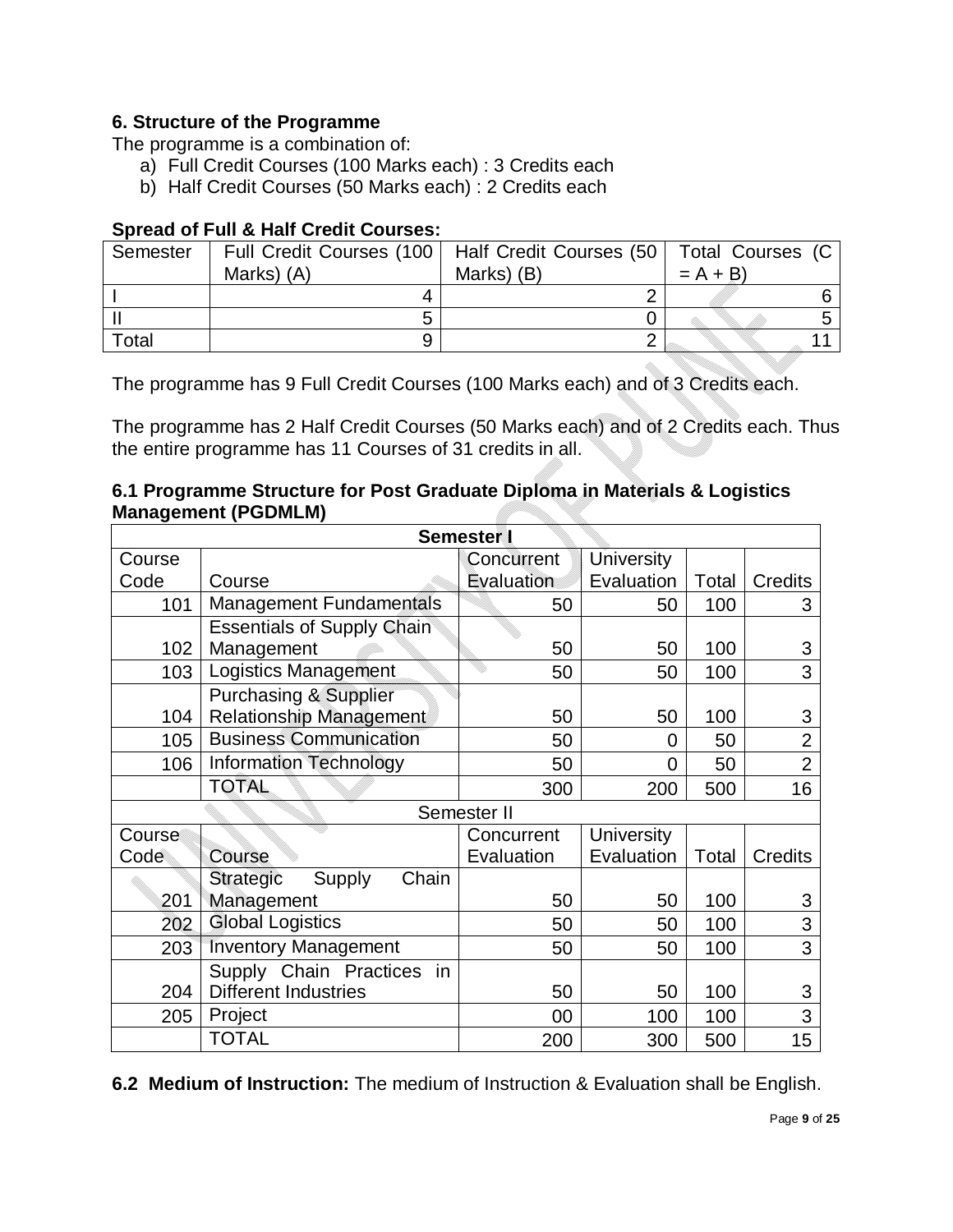## **7. EQUIVALENCE OF PREVIOUS SYLLABUS WITH THE REVISED SYLLABUS:** The

|     | <b>Existing Pattern</b>                       |                  | <b>Revised Pattern</b>            |
|-----|-----------------------------------------------|------------------|-----------------------------------|
|     | <b>SEMESTER I</b>                             |                  |                                   |
| 101 | Principles & Practices of                     | 101              | <b>Management Fundamentals</b>    |
|     | Management                                    |                  |                                   |
| 102 | <b>Materials Management</b>                   | 203              | <b>Inventory Management</b>       |
| 103 | <b>Logistics Management</b>                   | 103              | <b>Logistics Management</b>       |
| 104 | <b>Import Export Policy</b>                   | 201              | <b>Strategic Supply Chain</b>     |
|     |                                               |                  | Management                        |
| 105 | <b>Manufacturing &amp; Operations</b>         | 105              | <b>Business Communication</b>     |
|     | Management                                    |                  |                                   |
|     | <b>SEMESTER II</b>                            |                  |                                   |
| 201 | <b>International Buying</b>                   | 202              | <b>Global Logistics</b>           |
| 202 | <b>Physical Distribution &amp; Supply</b>     | 102 <sup>°</sup> | <b>Essentials of Supply Chain</b> |
|     | <b>Chain Management</b>                       |                  | Management                        |
| 203 | <b>Computer Awareness</b>                     | 106              | <b>Information Technology</b>     |
| 204 | <b>Statistical &amp; Quantitative Methods</b> | 104              | <b>Purchasing &amp; Supplier</b>  |
|     |                                               |                  | <b>Relationship Management</b>    |
| 205 | Project                                       | 205              | Project                           |

equivalence of the previous syllabus with the revised syllabus is provided below.

**8. UNIVERSITY TERMS:** The dates for the commencement and conclusion of the first and the second terms shall be as determined by the University Authorities. The terms can be kept only by duly admitted students. The present relevant ordinances pertaining to grant of terms will be applicable.

**9. COURSE WISE DETAILED SYLLABUS:** Course wise detailed syllabus along with recommended text books, reference books, websites, journals, etc. is provided below.

*Note:* 

- *1. In the detailed syllabus, Number of Sessions indicated are as follows: 7 + 1 indicates 7 teaching sessions and 1 evaluation sessions. Kindly note that the numbers indicated are indicative and not prescriptive.*
- *2. Faculty members and students should refer to the latest edition of the relevant books, wherever such latest editions are available.*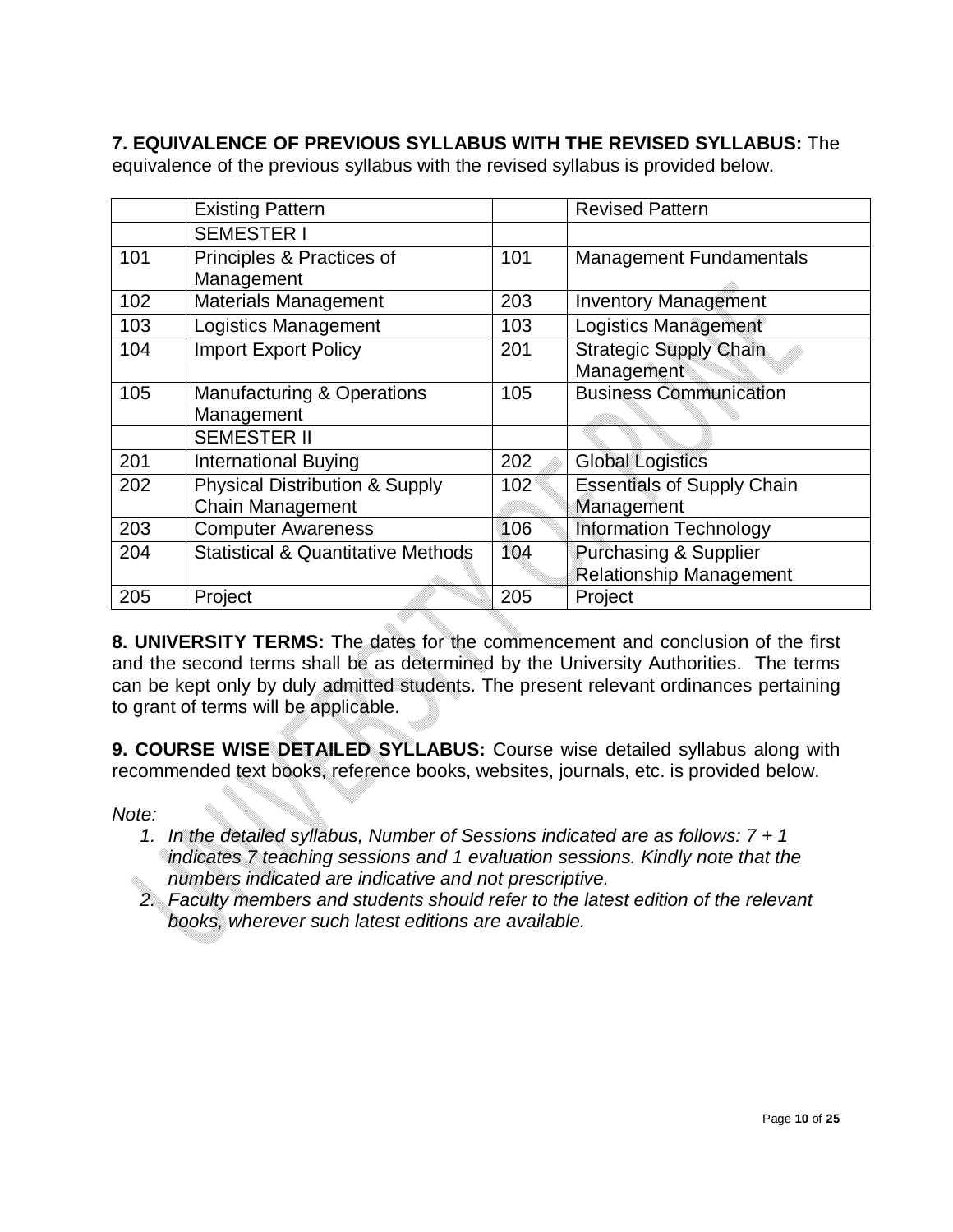## ANNEXURE I

| Semester       |     | Course Title | Management Fundamentals |
|----------------|-----|--------------|-------------------------|
| Course Code    | 101 | Course Type  | <b>Full Credit</b>      |
| <b>Credits</b> |     | <b>Marks</b> | 100                     |

|                | <b>Course Objectives:</b>                                                     |  |  |  |  |
|----------------|-------------------------------------------------------------------------------|--|--|--|--|
|                | To understand the evolution of management thought.                            |  |  |  |  |
| 2              | To expose the students to fundamental concepts of management and its          |  |  |  |  |
|                | processes in organizations.                                                   |  |  |  |  |
| 3              | To introduce the basic concepts and theories underlying individual behaviour. |  |  |  |  |
| $\overline{4}$ | To understand individual behaviour in groups, dynamics of groups and team     |  |  |  |  |
|                | building.                                                                     |  |  |  |  |
|                | Syllabus:                                                                     |  |  |  |  |

### **Syllabus:**

| Unit<br><b>Number</b> | <b>Contents</b>                                                                                                                                                       | Number of<br><b>Sessions</b> |
|-----------------------|-----------------------------------------------------------------------------------------------------------------------------------------------------------------------|------------------------------|
|                       | <b>concepts of Management:</b> Definition, Need $8 \mid 7 + 1$<br><b>Basic</b><br>Importance, Evolution of Management Thought, Different<br>approaches to Management. |                              |
| 2                     | Functions of Management - Planning, Organizing, Staffing,<br>Directing (Leading), Controlling                                                                         | $7 + 1$                      |
| 3                     | Decision Making: Definition, Steps, Need & Importance, Types<br>of decisions, classical Model v/s Administrative Model of<br>Decision Making.                         | $7 + 1$                      |
| 4                     | <b>Current trends and Challenges for Management in Global</b><br>Scenario.                                                                                            | $7 + 1$                      |
| 5                     | Case Studies on the above topics.                                                                                                                                     | $7 + 1$                      |
|                       |                                                                                                                                                                       |                              |

# **Learning Resources:**

|                | <b>Text Books</b>                            | Principles and Practice of Management-Himalaya Publishing<br>Principles & Practice of Management by Dr.L.M.Prasad - Sultan<br><b>Chand &amp; Sons</b>                                                          |  |  |
|----------------|----------------------------------------------|----------------------------------------------------------------------------------------------------------------------------------------------------------------------------------------------------------------|--|--|
| $\overline{2}$ | Reference<br><b>Books</b>                    | Fundamentals of<br>Management: Essential Concepts<br>and<br>Applications- Madhushree Nanda & Stephan Robbins<br>Fundamentals of Management. Author: Chhabra T<br>Fundamentals of Management by Robbins Decenzo |  |  |
| 3              | Supplementar<br>y Reading<br><b>Material</b> | Personnel Management: Mamoria and Mamoria                                                                                                                                                                      |  |  |
| 4              | <b>Websites</b>                              | www.pearson.vrvbookshop.com                                                                                                                                                                                    |  |  |
| 5              | <b>Journals</b>                              | <b>HRM Review</b><br><b>ICFAI Journal of Organizational Behaviour</b>                                                                                                                                          |  |  |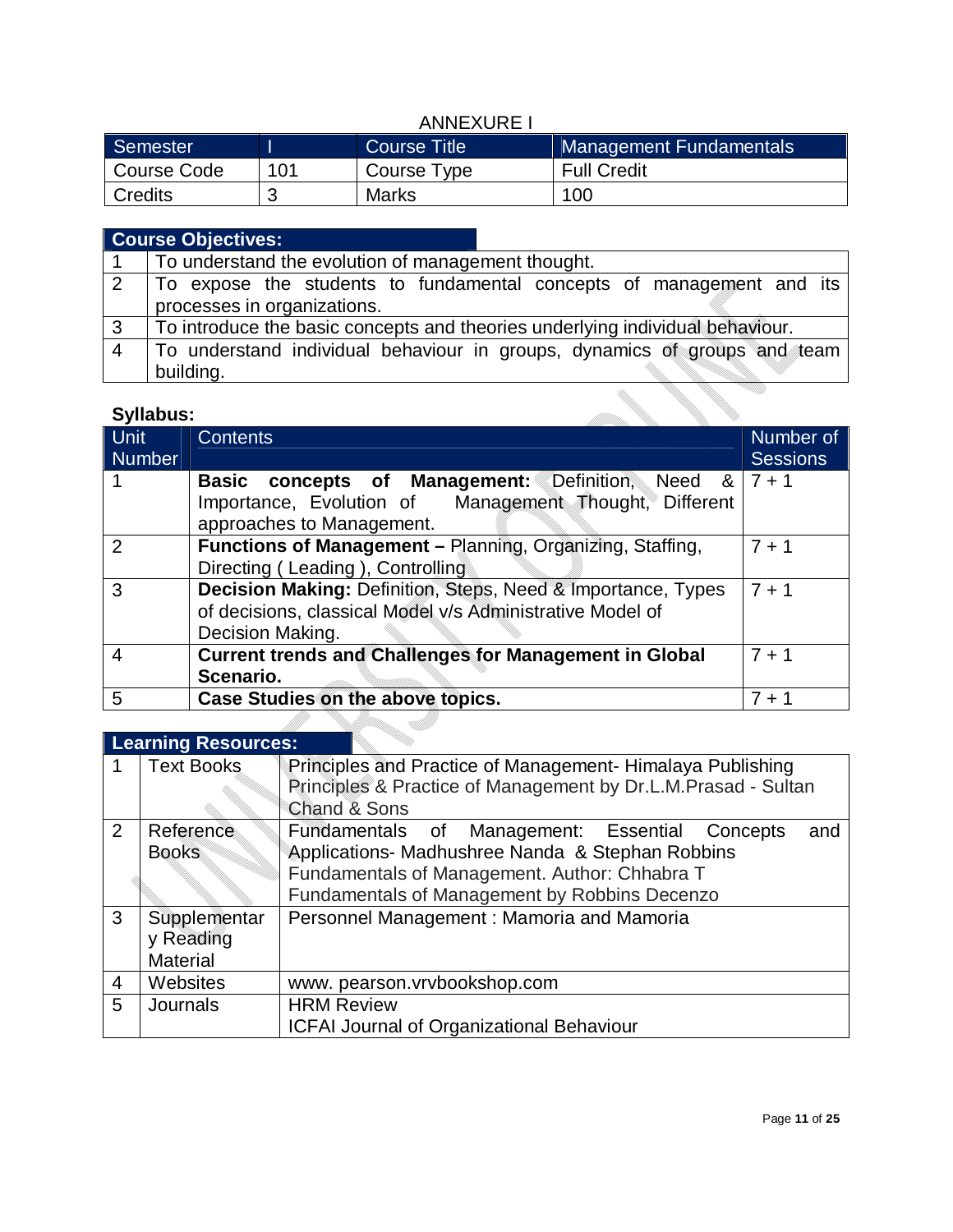| Semester       |     | Course Title | <b>Essentials of Supply Chain Management</b> |
|----------------|-----|--------------|----------------------------------------------|
| Course Code    | 102 | Course Type  | <b>Full Credit</b>                           |
| <b>Credits</b> |     | Marks        | 100                                          |

| <b>Course Objectives:</b>                                                   |
|-----------------------------------------------------------------------------|
| To provide an overview of role and importance of Supply Chain Management in |
| today's dynamic world                                                       |
| To explore important aspects of Supply Chain Management                     |

| <b>Syllabus:</b> |                                                                                                                                                                                                                                                                                                                                                                                                                                                                             |                       |  |  |
|------------------|-----------------------------------------------------------------------------------------------------------------------------------------------------------------------------------------------------------------------------------------------------------------------------------------------------------------------------------------------------------------------------------------------------------------------------------------------------------------------------|-----------------------|--|--|
| Unit             | <b>Contents</b>                                                                                                                                                                                                                                                                                                                                                                                                                                                             | <b>Number</b>         |  |  |
| <b>Number</b>    |                                                                                                                                                                                                                                                                                                                                                                                                                                                                             | of<br><b>Sessions</b> |  |  |
| 1                | Introduction to Supply Chain Management & Supply Chain<br>Network: What is Supply Chain? Importance of Supply Chain<br>management (SCM), Overview, Objectives, Nature & Scope of<br>SCM, Managing the supply Chain, Models of SCM, Evolution of<br>SCM. Supply chain networks, integrated supply chain planning,<br>importance of design, role of facility decisions, Distribution<br>channels, design of distribution channel, channel design,<br>locational determinants. | $7 + 1$               |  |  |
| $\overline{2}$   | Demand Management : Demand management process, the role<br>of forecasting and production, basic approach to forecasting,<br>overview of qualitative and quantitative methods of forecasting,<br>Nature of forecasting, relationship between customer service and<br>demand management.                                                                                                                                                                                      | $7 + 1$               |  |  |
| 3                | Supply Chain Planning: Aggregate planning in a supply chain,<br>aggregate planning strategies, planning supply and demand in a<br>supply chain, planning and managing inventories in a supply<br>chain, planning for optimal level of product availability                                                                                                                                                                                                                  | $7 + 1$               |  |  |
| 4                | Location Alternatives : The need for long range planning, major<br>locational determinants, historical perspectives on location<br>problems, single facility versus multi facility location, methods of<br>evaluating location alternatives                                                                                                                                                                                                                                 | $7 + 1$               |  |  |
| 5                | Organization & Control in Supply Chain: Need for supply chain<br>organizational structure, importance of supply chain organization,<br>organizational development, organizational structure in integrated<br>logistics, organizational choice and organizational scope, alliances<br>and partnerships.                                                                                                                                                                      | $7 + 1$               |  |  |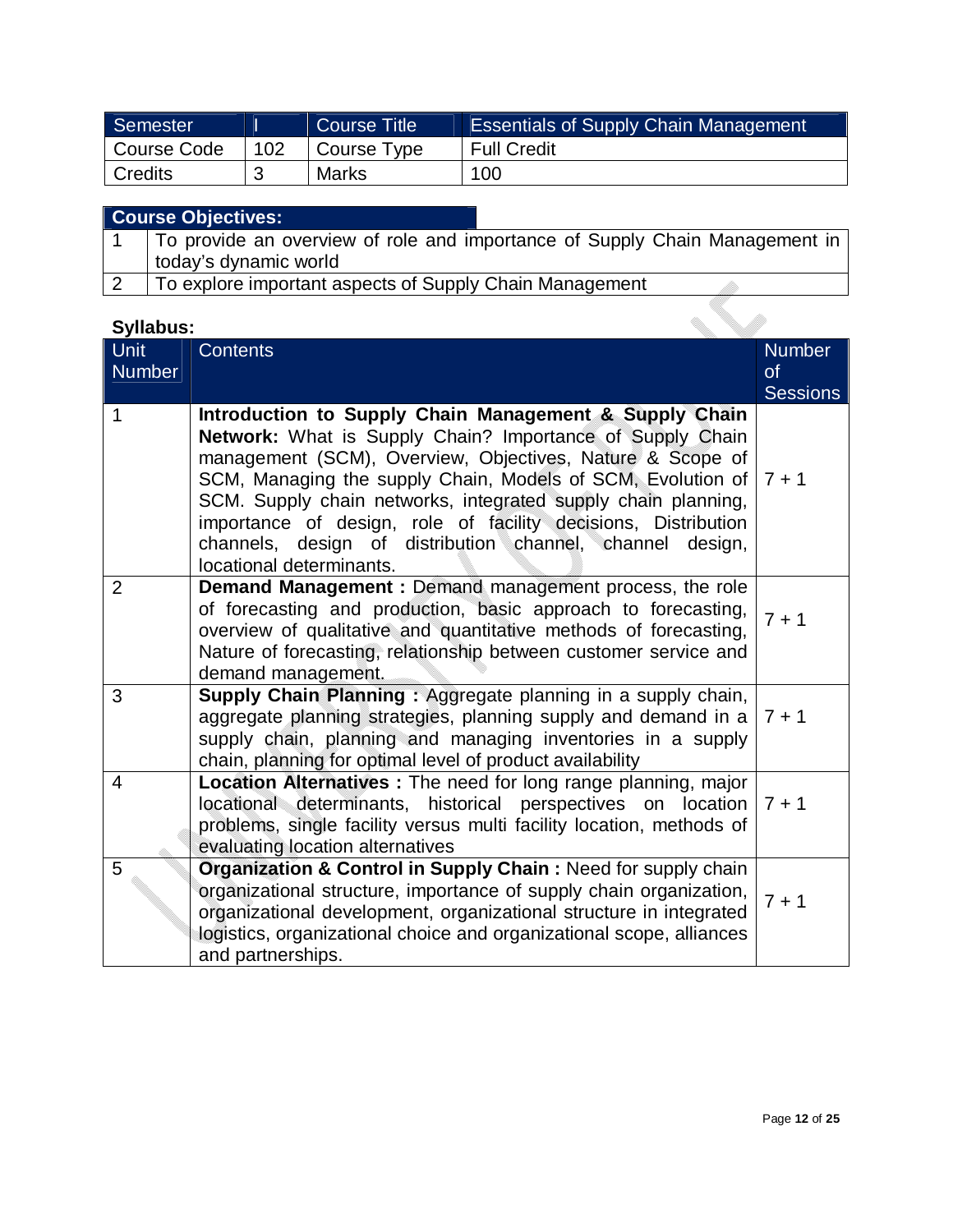|                | <b>Learning Resources:</b> |                                                                |  |  |  |
|----------------|----------------------------|----------------------------------------------------------------|--|--|--|
|                | <b>Text Books</b>          | Supply Chain & Logistics Mgmt. - Bowersox, Closs & Cooper      |  |  |  |
|                |                            | (TMGH) 2 <sup>nd</sup> Ed.                                     |  |  |  |
|                |                            | Supply Chain Management Strategy Planning & Operations -       |  |  |  |
|                |                            | Chopra, Meindl (Pearson) 1 <sup>st</sup> Ed.                   |  |  |  |
| $\overline{2}$ | Reference                  | Logistics & Supply Chain Management: Martin Christopher.       |  |  |  |
|                | <b>Books</b>               | Supply Chain Management Process, System & Practice -           |  |  |  |
|                |                            | N.Chadrasekaran (Oxford) 1 <sup>st</sup> Ed.                   |  |  |  |
| 3              | Supplementary              | Purchasing & Supply Chain Management: Dobler and Burt.         |  |  |  |
|                | Reading                    | Designing & Managing the Supply Chain - Concepts, Strategies & |  |  |  |
|                | <b>Material</b>            | Case studies - Levi, Kaminsky et al (TMGH) 3rd Ed.             |  |  |  |
| 4              | Websites                   | http://www.cscmp.org                                           |  |  |  |
|                |                            | http://scm.ncsu.edu/                                           |  |  |  |
| 5              | Journals                   | International Journal of Logistics Management                  |  |  |  |
|                |                            | Supply chain Management Review                                 |  |  |  |

a dhe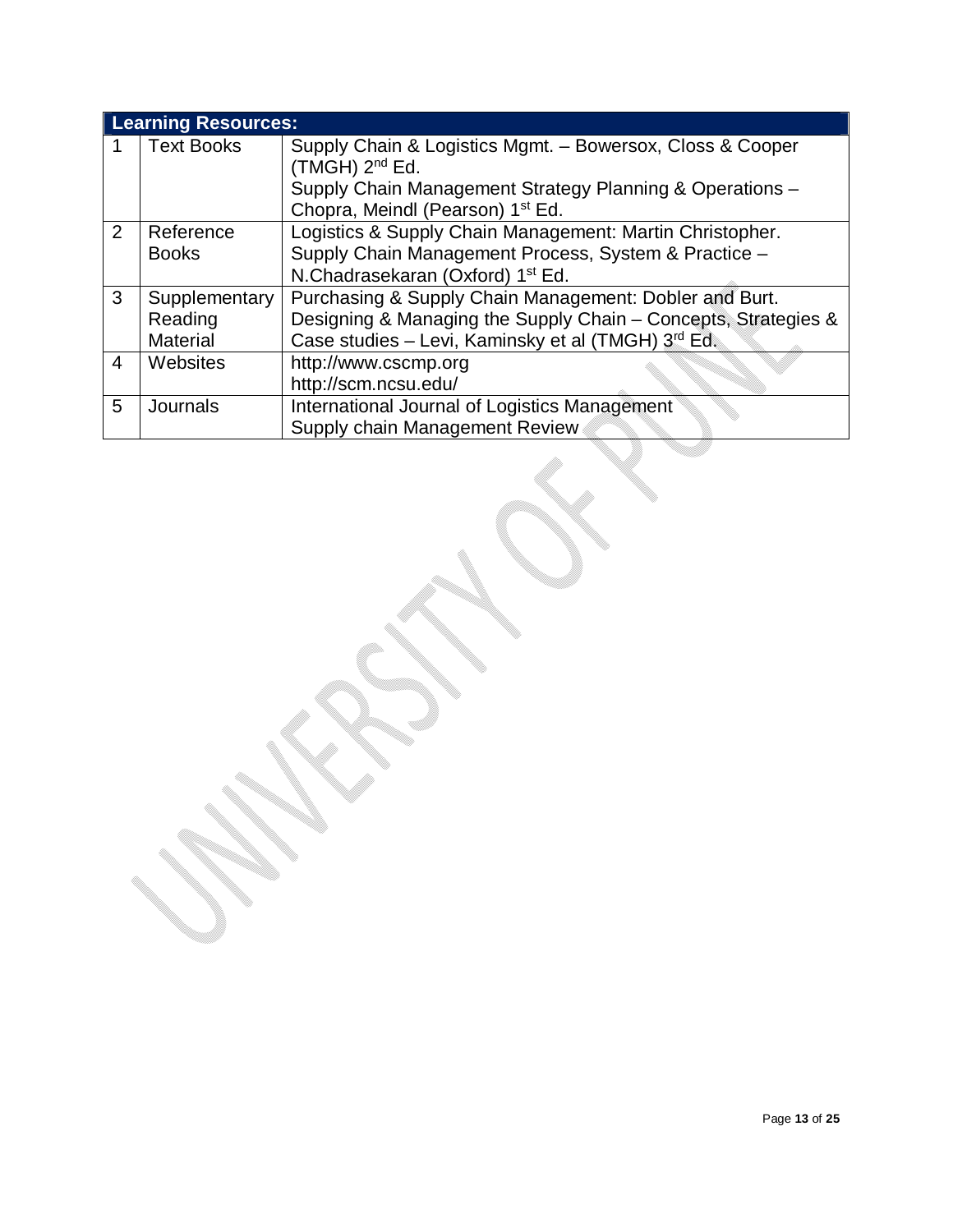| Semester    |     | <b>Course Title</b> | Logistics Management |
|-------------|-----|---------------------|----------------------|
| Course Code | 103 | Course Type         | <b>Full Credit</b>   |
| Credits     |     | Marks               | 100                  |

|   | <b>Course Objectives:</b>                                                        |  |  |
|---|----------------------------------------------------------------------------------|--|--|
|   | To understand the role and importance of logistics in the economy in general and |  |  |
|   | in private firms in particular                                                   |  |  |
|   | Explain & analyze logistics systems from several perspectives                    |  |  |
| ົ | To understand importance of IT in logistics management                           |  |  |

| <b>Syllabus:</b>        |                                                                                                                                                                                                                                                                                                                       |                                               |
|-------------------------|-----------------------------------------------------------------------------------------------------------------------------------------------------------------------------------------------------------------------------------------------------------------------------------------------------------------------|-----------------------------------------------|
| Unit<br><b>Number</b>   | <b>Contents</b>                                                                                                                                                                                                                                                                                                       | <b>Number</b><br>$\circ$ f<br><b>Sessions</b> |
| 1                       | Introduction to Logistics Management: Objectives of logistics,<br>Components of logistics, Significance of logistics, Logistical Value<br>proposition, the work of logistics, Logistical operations, Integrated<br>Logistics, Evolution to 4PL.                                                                       | $7 + 1$                                       |
| $\overline{2}$          | Designing distribution networks: Role of distribution in supply<br>chain, factors influencing distribution network design, Design<br>options, e-business, Models for facility location and capacity<br>allocation, Warehouses, importance, types and functions<br>performed by warehouses.                            | $7 + 1$                                       |
| 3                       | Material handling and packaging: Principles and importance of<br>materials handling, materials handling equipment, Safety Issues,<br>Role of packaging, packaging for material handling efficiency,<br>package design.                                                                                                | $7 + 1$                                       |
| $\overline{\mathbf{4}}$ | <b>Transportation:</b> Role of transportation, Traffic and transportation<br>strategy, Intermodal transportation, Transportation Services,<br>Transportation Regulation. Transportation Economics and Pricing,<br>Transportation Administration, Transport Documentation,<br><b>Transportation Management System.</b> | $7 + 1$                                       |
| 5                       | Role of IT in logistics Management: Role of IT in supply chain,<br>Supply chain IT framework, Customer Relationship management,<br>Supplier Relationship management,<br>Logistics Information<br>Systems.                                                                                                             | $7 + 1$                                       |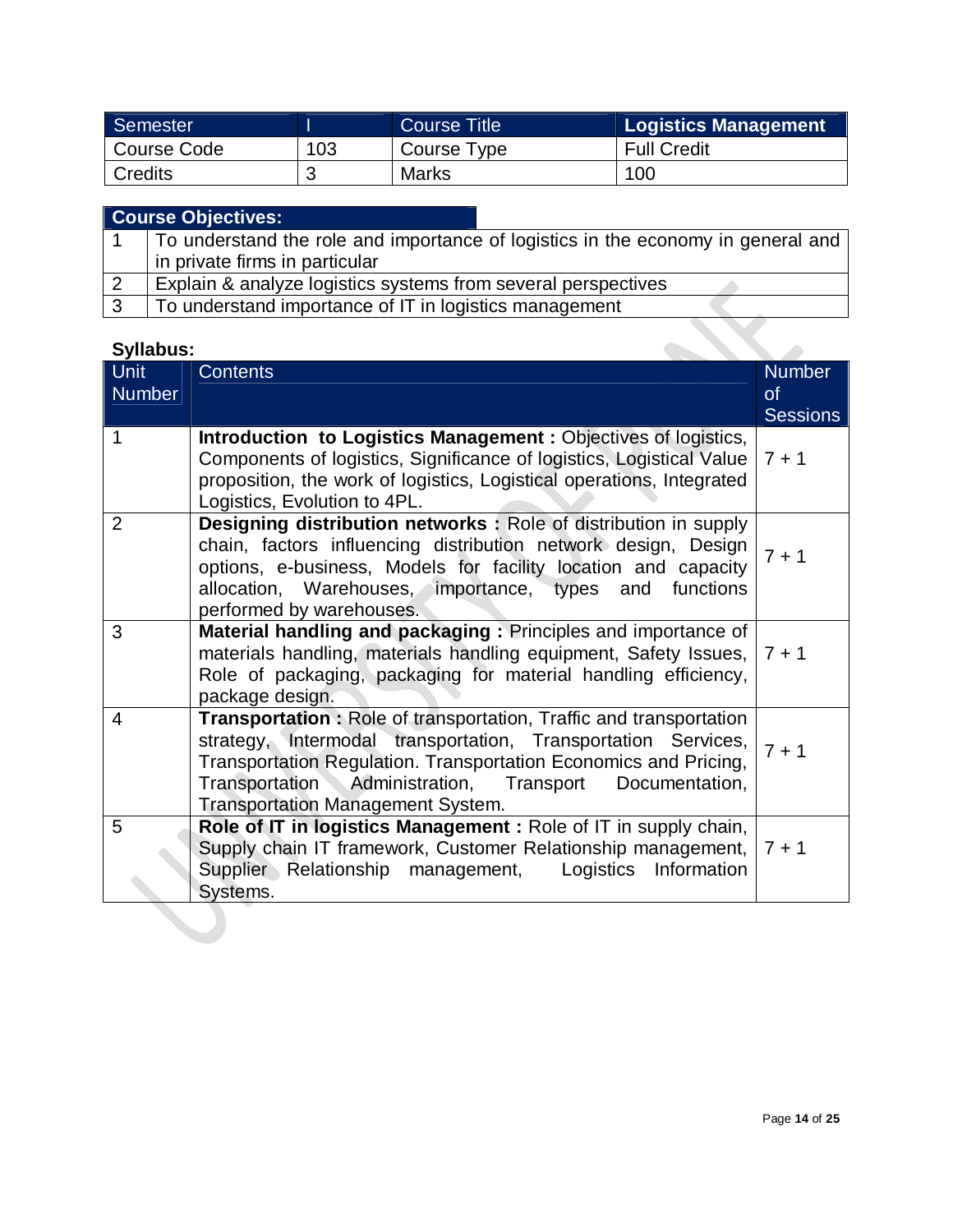|                | <b>Learning Resources:</b> |                                                              |  |
|----------------|----------------------------|--------------------------------------------------------------|--|
|                | <b>Text Books</b>          | Logistics & Supply Chain Management: Martin Christopher      |  |
| $\overline{2}$ | Reference                  | Logistics Management: P. Fawcett & Others.                   |  |
|                | <b>Books</b>               | Handbook of Logistics & Distribution Management : John       |  |
|                |                            | Gattorna.                                                    |  |
| 3              | Supplementary              | Principles of SCM – A Balanced Approach – Wisner, Leong, Tan |  |
|                | Reading                    | (Cengage Learning) India Ed., 1 <sup>st</sup> Ed.            |  |
|                | <b>Material</b>            | The management of business logistics - Coyle, Bardi, Langley |  |
|                |                            | (Cengage Learning) India Ed, 7 <sup>th</sup> Ed.             |  |
| 4              | Websites                   | http://www.cscmp.org                                         |  |
|                |                            | http://scm.ncsu.edu/                                         |  |
| 5              | <b>Journals</b>            | International Journal of Logistics Management                |  |
|                |                            | International Journal of physical distribution and logistics |  |
|                |                            | management                                                   |  |

I.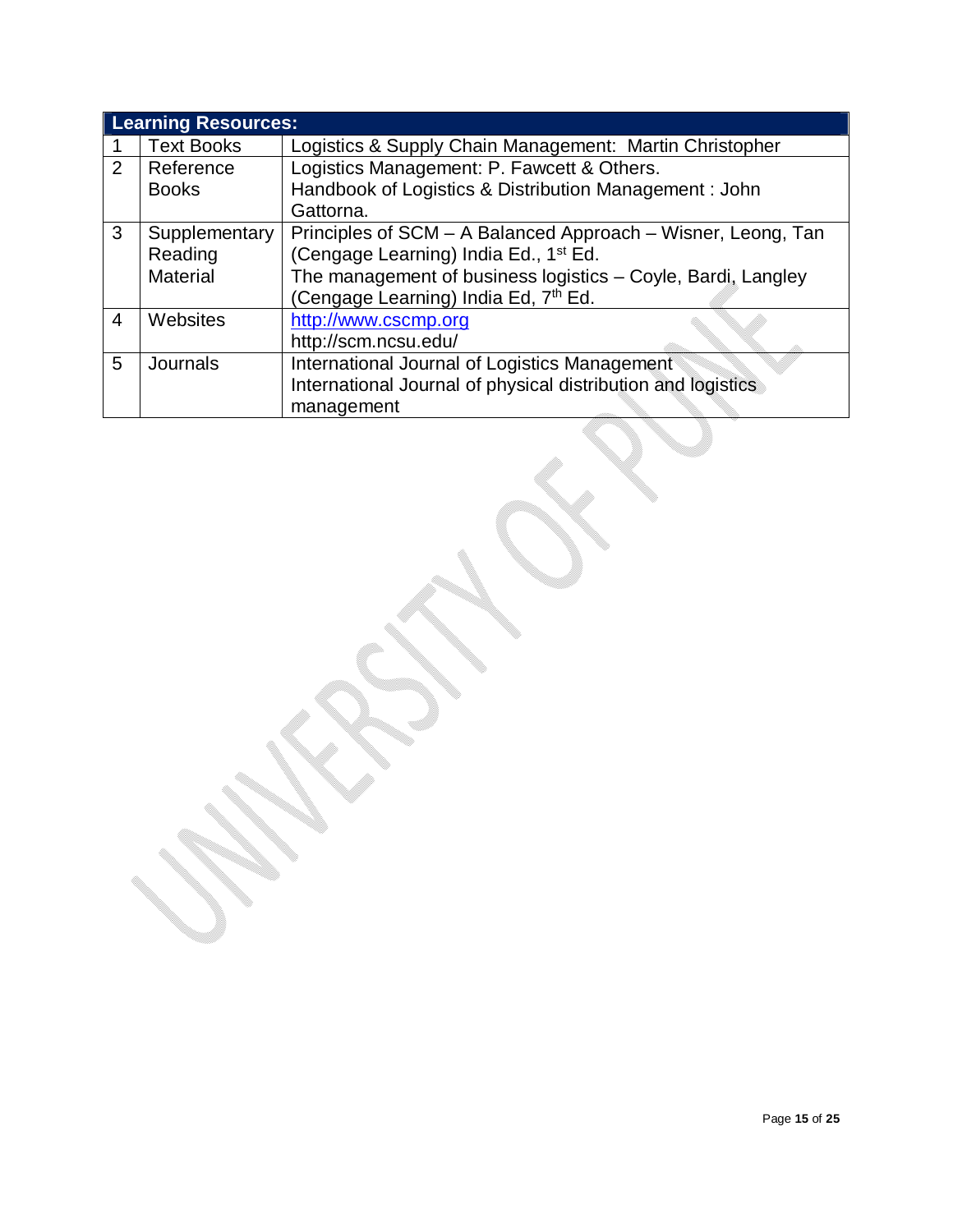| Semester                        | Course Title | Purchasing & Supplier Relationship Management |
|---------------------------------|--------------|-----------------------------------------------|
| Course Code   104   Course Type |              | I Full Credit                                 |
| Credits                         | <b>Marks</b> | 100                                           |

| To understand the process of purchasing |  |
|-----------------------------------------|--|
|-----------------------------------------|--|

2 To understand the role of suppliers in maintaining the quality

# **Syllabus:**

| Unit<br>Number | <b>Contents</b>                                                                                                     | Number of<br><b>Sessions</b> |
|----------------|---------------------------------------------------------------------------------------------------------------------|------------------------------|
|                | Introduction to Purchasing: Introduction to purchasing,                                                             | $7 + 1$                      |
| 2              | importance of purchasing, changing role of purchasing.<br>Purchasing Policies & Activities: Importance of policies, | $7 + 1$                      |
|                | policies to provide guidance and direction, purchasing                                                              |                              |
|                | procedures. Objectives of purchasing, responsibilities,<br>purchasing process, efficient purchase.                  |                              |
| 3              | <b>Selection of a Supplier:</b> Outsourcing or insourcing, supplier                                                 | $7 + 1$                      |
|                | evaluation and selection, supplier evaluation criteria, supplier<br>scorecards.                                     |                              |
| 4              | Developing & maintaining Supplier Relationships.                                                                    | $7 + 1$                      |
| 5              | Importance of quality in purchasing decisions : Overview of                                                         | $7 + 1$                      |
|                | Quality management, purchasing role in managing supplier                                                            |                              |
|                | quality, Total Quality Management (TQM)                                                                             |                              |

|                | <b>Learning Resources:</b> |                                                                 |  |
|----------------|----------------------------|-----------------------------------------------------------------|--|
|                | <b>Text Books</b>          | Purchasing & Supply Chain Management: Monczka, Handfield,       |  |
|                |                            | Giunipero, Patterson, Waters.                                   |  |
|                |                            | World Class Supply Management: Burt, Dobbler, Starling          |  |
| 2              | Reference                  | Management of Business Logistics - A Supply Chain Perspective : |  |
|                | <b>Books</b>               | Coyle, Bardi, Langley.                                          |  |
| 3              | Supplementary              | Supply Chain Logistics Management: Donald Bowersox, David       |  |
|                | Reading                    | Closs, Bixby Cooper                                             |  |
|                | <b>Material</b>            |                                                                 |  |
| $\overline{4}$ | <b>Websites</b>            | 1. www.ismm.org                                                 |  |
| 5              | <b>Journals</b>            | 1. Quality Management (American Society for Quality)            |  |

**I**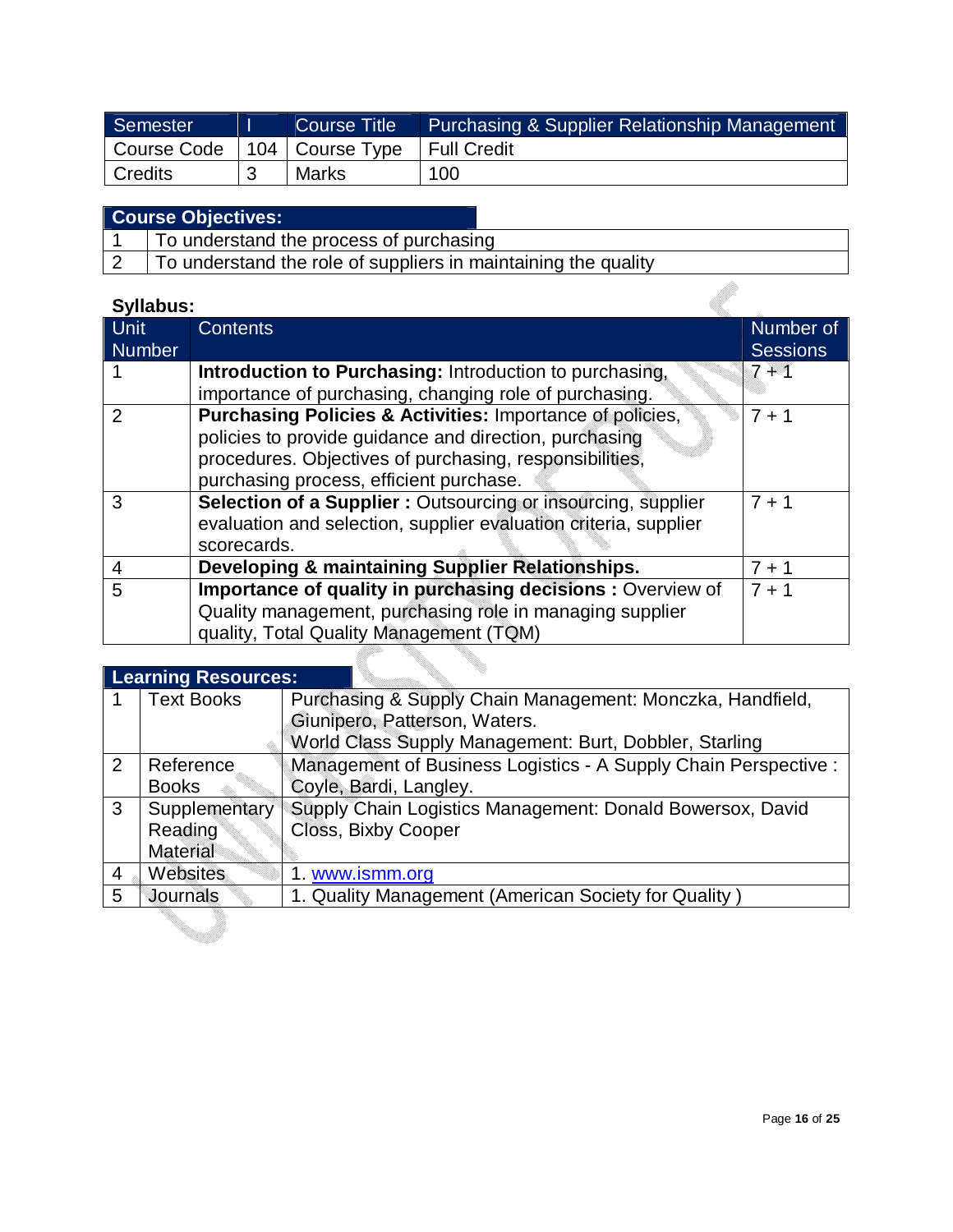| Semester    |     | Course Title | <b>Business Communication</b> |
|-------------|-----|--------------|-------------------------------|
| Course Code | 105 | Course Type  | <b>Half Credit</b>            |
| Credits     |     | <b>Marks</b> | 50                            |

|              | <b>Course Objectives:</b>                                                          |
|--------------|------------------------------------------------------------------------------------|
|              | To train students to enhance their skills in written as well as oral Communication |
|              | through practical conduct of this course.                                          |
| 2            | This course will help students in understanding the principles & techniques of     |
|              | business communication.                                                            |
| $\mathbf{3}$ | To build their confidence and to imbibe competitiveness by projecting a positive   |
|              | image of themselves and of their future.                                           |

| <b>Syllabus:</b> |                                                                                                                                                                                                                                                                                                   |                                               |
|------------------|---------------------------------------------------------------------------------------------------------------------------------------------------------------------------------------------------------------------------------------------------------------------------------------------------|-----------------------------------------------|
| Unit<br>Number   | <b>Contents</b>                                                                                                                                                                                                                                                                                   | <b>Number</b><br><b>of</b><br><b>Sessions</b> |
| 1                | Introduction to business communication: Meaning, Definition,<br>types, Process and objectives of communication, Channels of<br>communication,<br>communication<br>process,<br>barriers<br>Οf<br>communication.                                                                                    | $5 + 1$                                       |
| $\overline{2}$   | Role of communication: Importance of<br>communication,<br>Emergence of communication as key concept in global corporate<br>world. Techniques of effective communication.                                                                                                                          | $5 + 1$                                       |
| 3                | <b>Business correspondence: Business Letters (Letter of inquiry,</b><br>Complaint, sales letter, grievance letter and others.), Report<br>writing. Job application letter and resume, Circulars and notice<br>writing.                                                                            | $5 + 1$                                       |
| 4                | Group Communication & Presentations: Business meeting,<br>Group discussion, How to make presentation<br>effective,<br>Presentation and group discussion Tips.                                                                                                                                     | $5 + 1$                                       |
| 5                | <b>Interview Techniques:</b> Various types of interview,<br>How to<br>prepare for interview, Do's and Don'ts of Interview.<br>Mock<br>Interview<br><b>Activities</b><br>1. Presentations<br>2. Group Discussions<br>3. Mock Interview<br>4. Mock Meetings<br>5. Management games on communication | $5 + 1$                                       |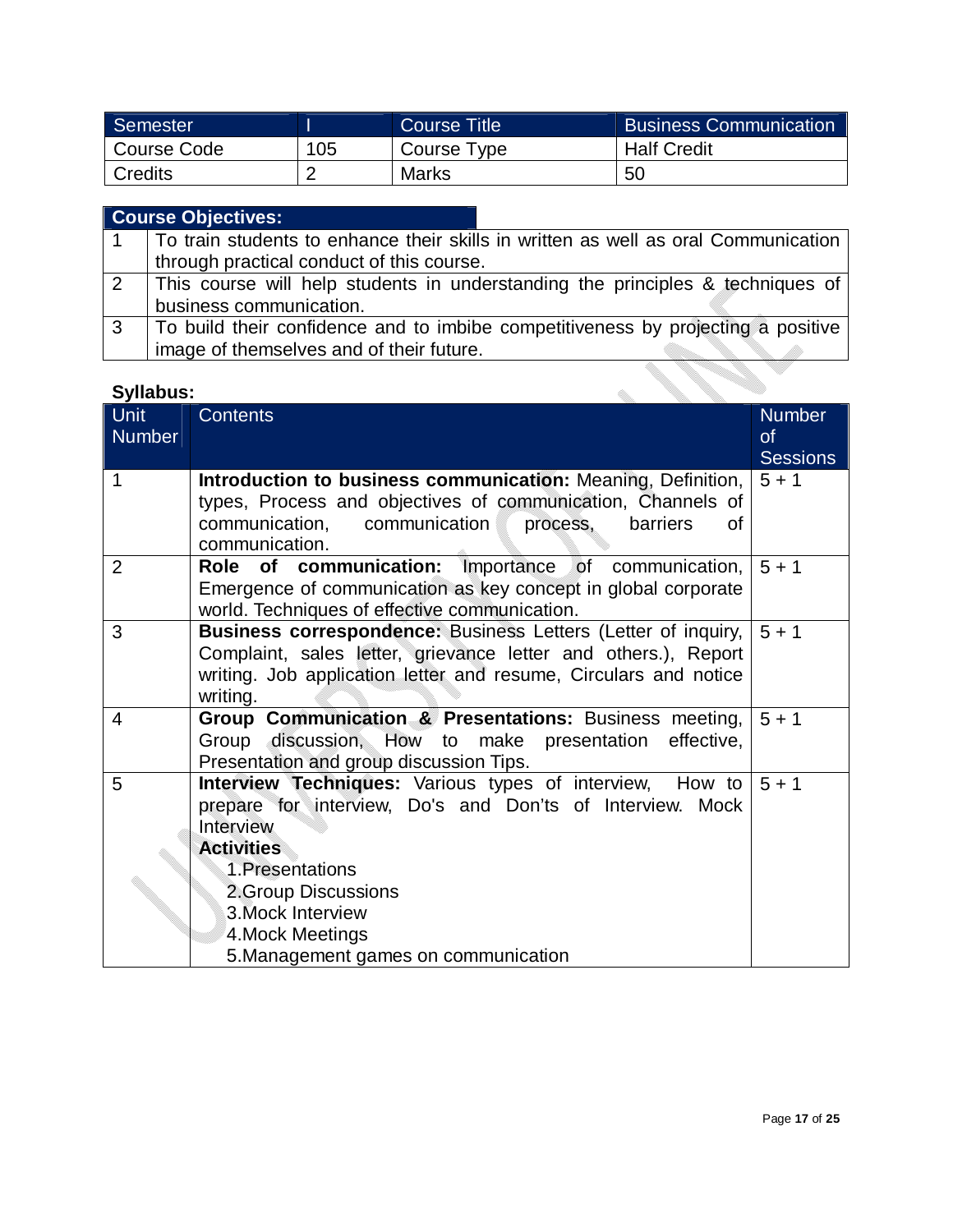## **Learning Resources:**

|   | <b>Text Books</b> | Excellence in Business Communication. McGraw Hill, New York     |  |  |
|---|-------------------|-----------------------------------------------------------------|--|--|
|   |                   | by Thill, J. V. & Bovee, G. L. (1993).                          |  |  |
| 2 | Reference         | Soft Skills Dr K Alex by S.Chand                                |  |  |
|   | <b>Books</b>      | The Essence of Effective Communications. Prentice Hall of India |  |  |
|   |                   | Pvt. Ltd.- by Ludlow, R. & Panton, F. (1998).                   |  |  |
|   |                   | Effective Communication. Pan Mc Millan - by Adair, J. (2003).   |  |  |
| 3 | Supplementary     | Word Power made easy - Norman Lewis                             |  |  |
|   | Reading           |                                                                 |  |  |
|   | <b>Material</b>   |                                                                 |  |  |
| 4 | Websites          | www.softskillsworld.com                                         |  |  |
| 5 | Journals          | ICFAI Journal of Soft Skills & Training & Development.          |  |  |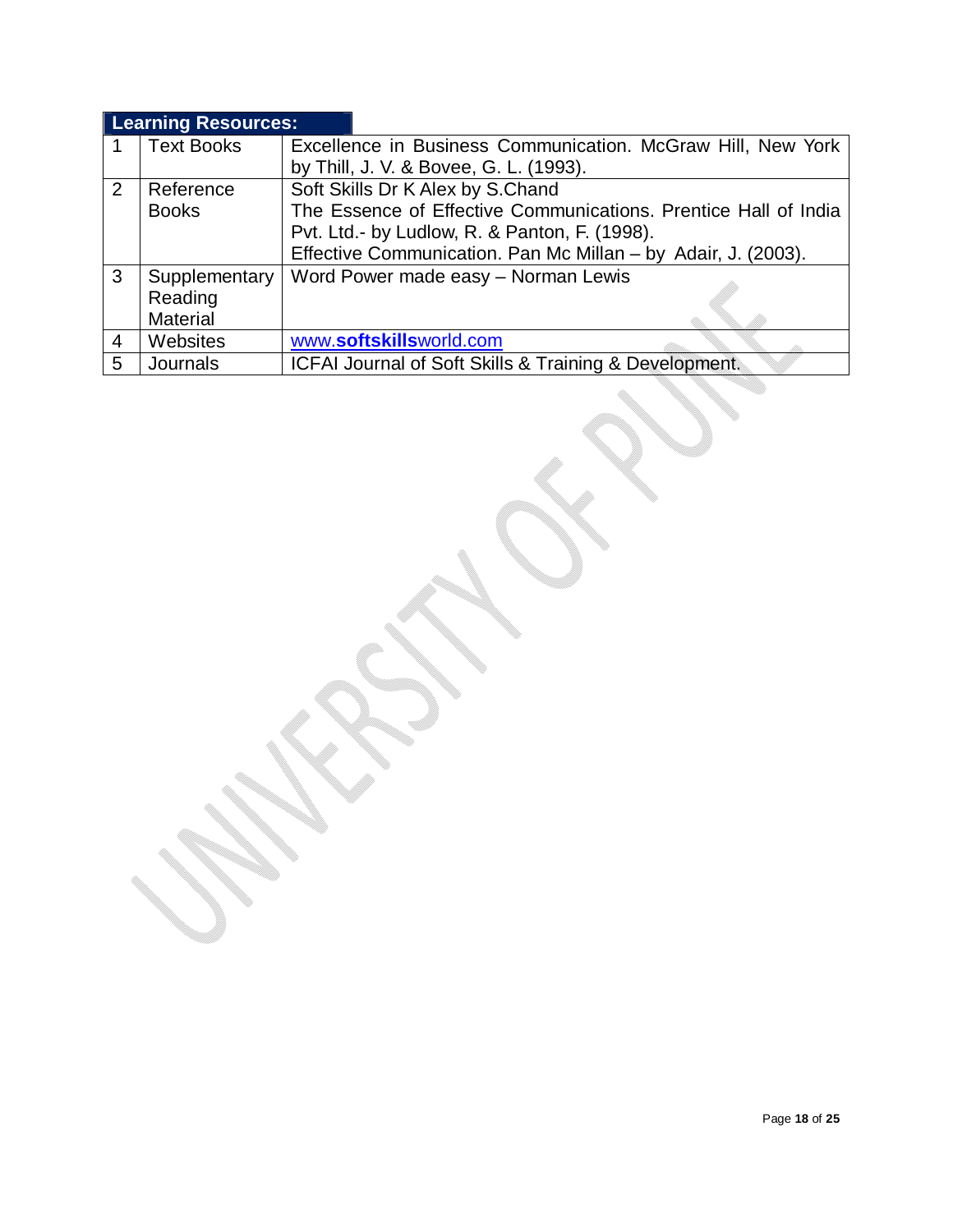| Semester    |     | Course Title | <b>Information Technology</b> |
|-------------|-----|--------------|-------------------------------|
| Course Code | 106 | Course Type  | <b>Half Credit</b>            |
| Credits     |     | Marks        | 50                            |

|               | <b>Course Objectives:</b>                                                   |  |  |  |  |
|---------------|-----------------------------------------------------------------------------|--|--|--|--|
|               | To familiarize the students with advanced computer concepts.                |  |  |  |  |
|               | To provide the necessary skills to understand and efficiently use various   |  |  |  |  |
|               | commonly used software and specialized packages.                            |  |  |  |  |
| $\mathcal{R}$ | To familiarize students with the emerging areas in information technologies |  |  |  |  |

| <b>Syllabus:</b> |                                                                                                                                                                                                                                                                                                                                                                                                                                                                                                                                                                                                                              |                 |
|------------------|------------------------------------------------------------------------------------------------------------------------------------------------------------------------------------------------------------------------------------------------------------------------------------------------------------------------------------------------------------------------------------------------------------------------------------------------------------------------------------------------------------------------------------------------------------------------------------------------------------------------------|-----------------|
| <b>Unit</b>      | <b>Contents</b>                                                                                                                                                                                                                                                                                                                                                                                                                                                                                                                                                                                                              | Number of       |
| Number           |                                                                                                                                                                                                                                                                                                                                                                                                                                                                                                                                                                                                                              | <b>Sessions</b> |
| 1                | Management Information System: What is MIS?, Importance<br>of MIS, Evaluation of MIS, Computers and MIS, Organizational<br>Structure, Logical Foundations of MIs, Typical Management<br>Information Systems, Futures of MIS,<br>Decision Support System (DSS): Introduction, Definition,<br>evaluation of DSS, Model Management, DSS Generators, Multi-<br>criteria Modeling.                                                                                                                                                                                                                                                | $5 + 1$         |
| 2                | <b>Introduction to E- commerce</b> : Meaning and concept $-$ E-<br>commerce v/s Traditional Commerce- E- Business & E-<br>Commerce – History of E- Commerce – EDI – Importance,<br>features & benefits of E- Commerce - Impacts, Challenges &<br>Limitations of Ecommerce - Supply chain management & $E -$<br>Commerce.                                                                                                                                                                                                                                                                                                     | $5 + 1$         |
| 3                | <b>Business models of E - Commerce:</b> Business to Business -<br>Business to customers – customers to customers - Business to<br>Government - Business to employee $- E -$ Commerce strategy<br>- Influencing factors of successful E- Commerce - E- Business<br>Infrastructure - The internet - Intranets and Extranets - World<br>Wide Web - Voice over IP (VoIP) - The Internet Standards -<br>The HTTP Protocol - Audio and Video Standards - Managing E-<br>Business Infrastructure – Web services and Service-oriented<br>architecture $-$ (SOA) $-$ New access devices $-$ future of the<br>internet infrastructure. | $5 + 1$         |
| 4                | Electronic Payment system : Introduction - Online payment<br>systems – prepaid and postpaid payment systems – e- cash, e-<br>cheque, Smart Card, Credit Card, Debit Card, Electronic purse<br>- Security issues on electronic payment system - Solutions to<br>security issues – Biometrics – Types of biometrics.                                                                                                                                                                                                                                                                                                           | $5 + 1$         |
| 5                | Legal and ethical issues in E- Commerce: Security issues in<br>E- Commerce- Regulatory frame work of E- commerce                                                                                                                                                                                                                                                                                                                                                                                                                                                                                                             | $5 + 1$         |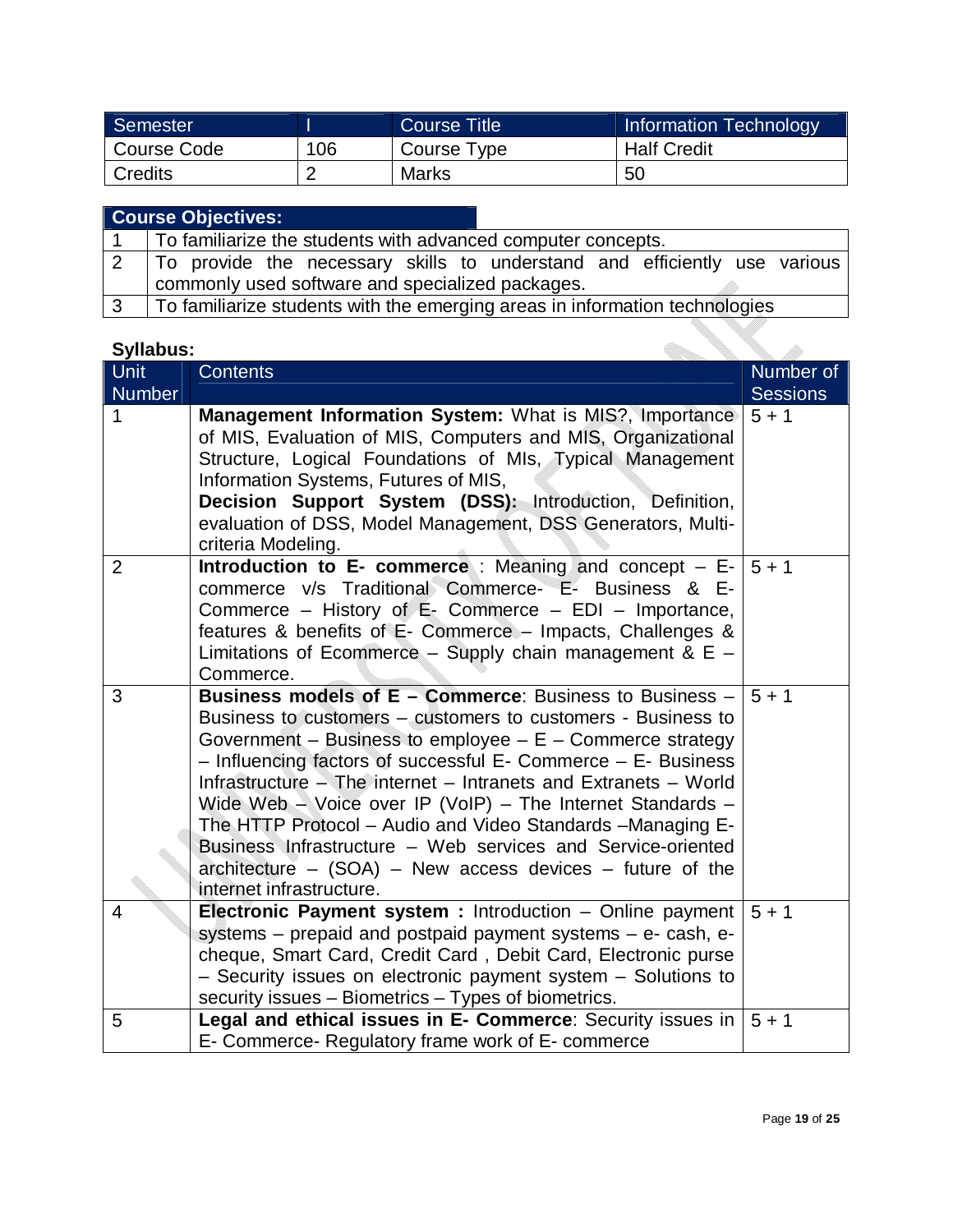|   | <b>Learning Resources:</b> |                                                                              |  |  |
|---|----------------------------|------------------------------------------------------------------------------|--|--|
|   | <b>Text Books</b>          | Management Information System-Waman Jawdekar, 4 <sup>th</sup> Edition,       |  |  |
|   |                            | <b>Tata McGraw Hill</b>                                                      |  |  |
| 2 | Reference                  | Management Information System-Terry Lucey, 9 <sup>th</sup> edition           |  |  |
|   | <b>Books</b>               | E-Commerce, Business Technology, Society, by Kenneth                         |  |  |
|   |                            | Laudon, Carol Traver, Pearson                                                |  |  |
| 3 | Supplementary              | E-Commerce- an Indian Perspective, P.T. Joseph, 2 <sup>nd</sup> Edition, PHI |  |  |
|   | Reading                    | Publication                                                                  |  |  |
|   | <b>Material</b>            |                                                                              |  |  |
| 4 | Websites                   | www.inderscience.com/ijitcc                                                  |  |  |
| 5 | Journals                   | <b>ICFAI Journal of Information Technology</b>                               |  |  |
|   |                            | E-Business                                                                   |  |  |
|   |                            | International Journal of Information Technology                              |  |  |
|   |                            |                                                                              |  |  |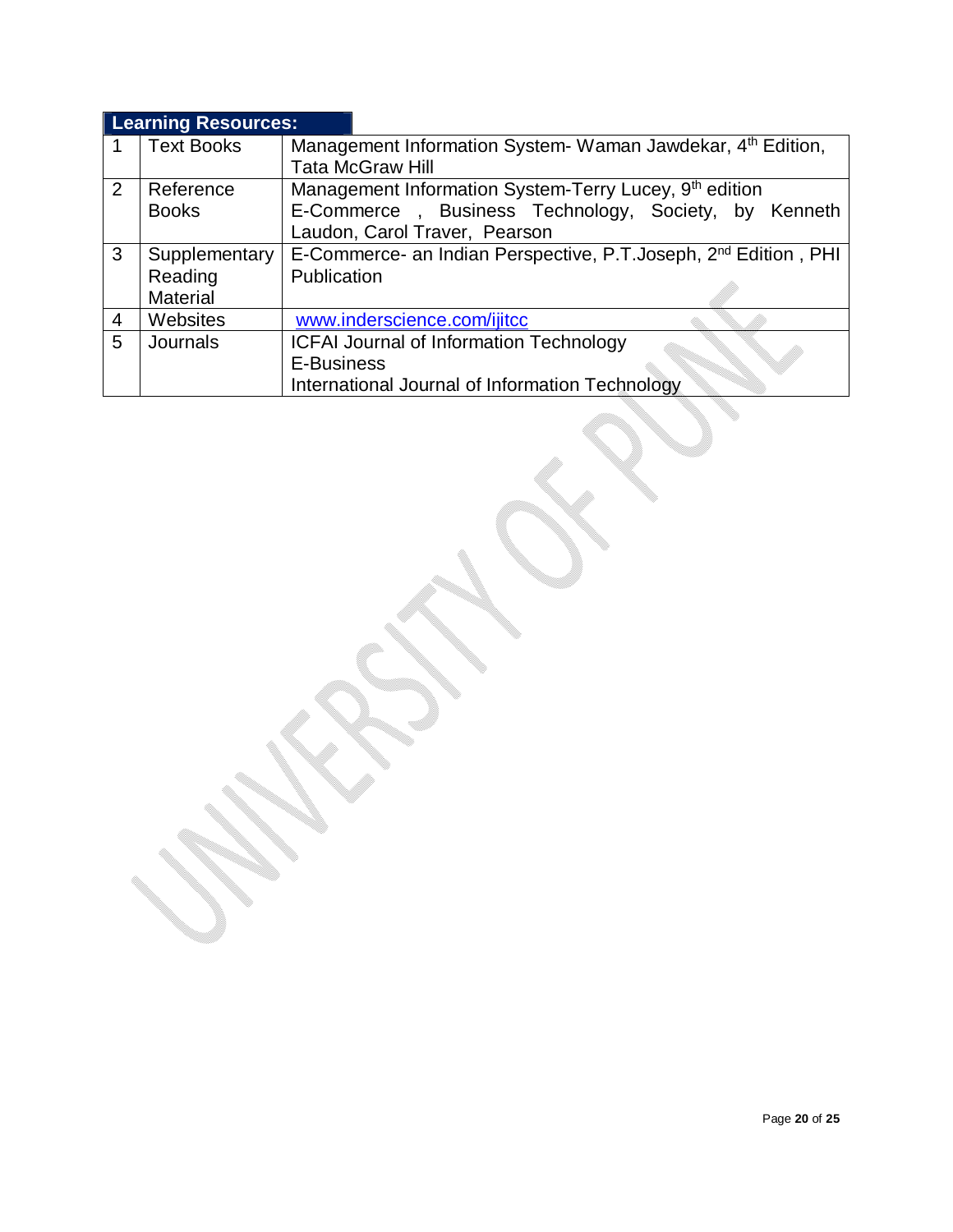| Semester                        | Course Title | Strategic Supply Chain Management |
|---------------------------------|--------------|-----------------------------------|
| Course Code   201   Course Type |              | Full Credit                       |
| <b>Credits</b>                  | <b>Marks</b> | 100                               |

|                | <b>Course Objectives:</b>                                                    |
|----------------|------------------------------------------------------------------------------|
|                | Understand the role and objectives of Strategic Supply Chain Management      |
| $\overline{2}$ | Recognize the role and importance of strategic partnerships and alliances in |
|                | <b>Supply Chain Management</b>                                               |
| 3              | Know performance measurement aspects in Supply Chain Management              |

| <b>Syllabus:</b> |                                                                                                                                                                                                                                                                                                                                               |                                               |
|------------------|-----------------------------------------------------------------------------------------------------------------------------------------------------------------------------------------------------------------------------------------------------------------------------------------------------------------------------------------------|-----------------------------------------------|
| Unit<br>Number   | <b>Contents</b>                                                                                                                                                                                                                                                                                                                               | <b>Number</b><br><b>of</b><br><b>Sessions</b> |
| 1                | Designing Supply chain Network: Designing the distribution<br>network- role of distribution-factors influencing distribution-design<br>options- e business and its impact- distribution network in<br>practice- network design in supply chain- role of network- factors<br>affecting the network design decisions- modeling for supply chain | $7 + 1$                                       |
| $\overline{2}$   | Benchmarking the Supply Chain Performance: What is<br>benchmarking? Benchmarking the logistics process, Mapping the<br>supply chain process, Supplier and Distributor benchmarking,<br>Setting priorities for benchmarking, Logistics performance<br>indicators, critical success factors                                                     | $7 + 1$                                       |
| 3                | Coordination and IT in Supply chain: Lack of supply chain<br>coordination and the Bullwhip effect- obstacles to coordination-<br>managerial levers- building partnership and trust- continuous<br>replenishment and vendor managed inventories- collaborative<br>planning, forecasting and replenishment                                      | $7 + 1$                                       |
| $\overline{4}$   | Performance<br>Supply Chain Performance measurement:<br>measures, dimensions of performance measures, performance<br>measurement in supply chain management,<br>performance<br>categories, logistics quantification pyramid                                                                                                                   | $7 + 1$                                       |
| 5                | Supply Chain Challenges for the future: Strategic planning for<br>logistics and supply chain management, time based strategies,<br>asset productivity strategies, technology based strategies,<br>relationship based strategies, future direction for supply chains                                                                           | $7 + 1$                                       |

| <b>Learning Resources:</b> |                                                                                                                                                                                                        |  |  |  |
|----------------------------|--------------------------------------------------------------------------------------------------------------------------------------------------------------------------------------------------------|--|--|--|
| <b>Text Books</b>          | Supply Chain Management Strategy Planning & Operations -<br>Chopra, Meindl (Pearson) 1 <sup>st</sup> Ed.<br>Strategic Supply Chain Management by Shoshanah Cohen &<br>Joseph Roussel, Tata McGraw Hill |  |  |  |
| Reference<br><b>Books</b>  | Designing & Managing the SC – Concepts, Strategies & Case<br>studies - Levi, Kaminsky et al (TMGH) 3rd Ed                                                                                              |  |  |  |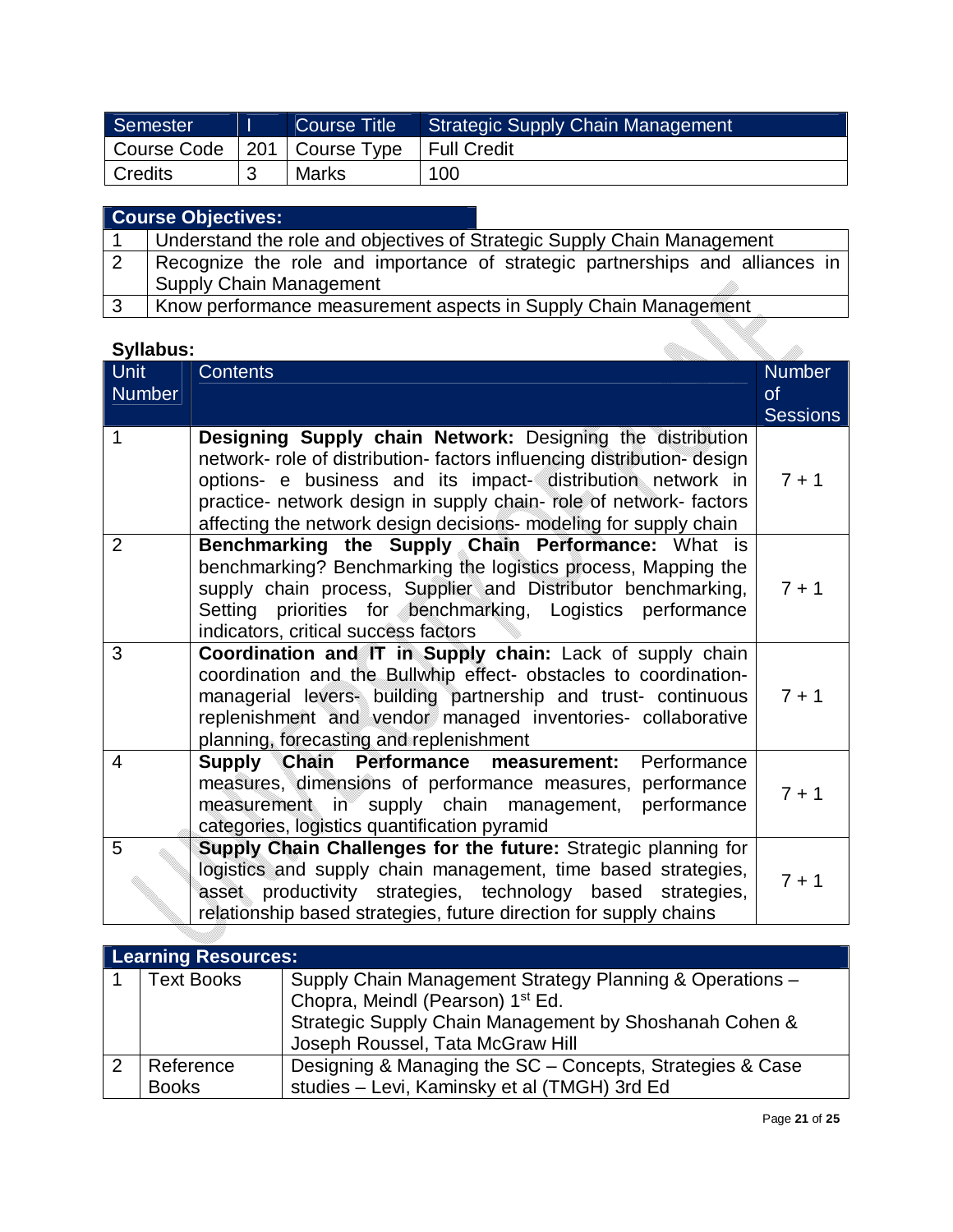|   |                 | Managing the SC- A strategic Perspective, Gattorna Walters     |  |  |
|---|-----------------|----------------------------------------------------------------|--|--|
|   |                 | (Palgrave Macmillan), 1 <sup>st</sup> Ed.                      |  |  |
| 3 | Supplementary   | Supply Chain Strategies - Customer driven & Customer focused,  |  |  |
|   | Reading         | Tony Hines (Elsevier), 1 <sup>st</sup> Ed.                     |  |  |
|   | <b>Material</b> | World Class Supply Management - Burt, Dobbler, Starling, TMGH, |  |  |
|   |                 | 7th ed.                                                        |  |  |
| 4 | Websites        | http://www.cscmp.org                                           |  |  |
|   |                 | http://scm.ncsu.edu/                                           |  |  |
| 5 | Journals        | Supply Chain Management Review                                 |  |  |
|   |                 | Supply chain Management: An International Journal              |  |  |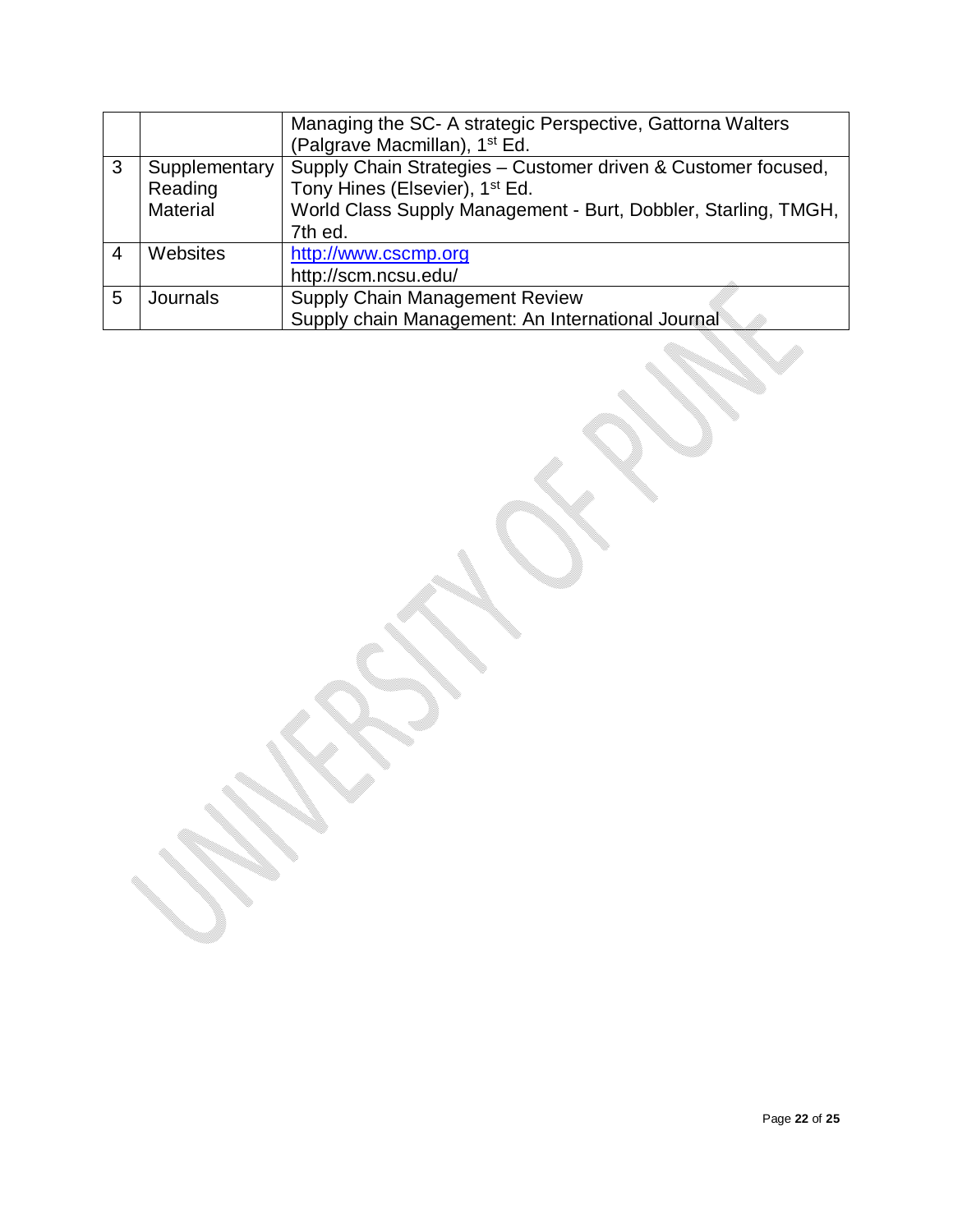| Semester    |     | Course Title1 | <b>Global Logistics</b> |
|-------------|-----|---------------|-------------------------|
| Course Code | 202 | Course Type   | <b>Full Credit</b>      |
| Credits     |     | <b>Marks</b>  | 100                     |

| <b>Course Objectives:</b>                                                 |  |
|---------------------------------------------------------------------------|--|
| To understand the functioning of global supply chains.                    |  |
| To understand the role and importance of outsourcing.                     |  |
| To understand the global environment and how it affects the supply chains |  |

| Syllabus:             |                                                                                                                                                                                                                                                                                                                                                                                                             |                              |
|-----------------------|-------------------------------------------------------------------------------------------------------------------------------------------------------------------------------------------------------------------------------------------------------------------------------------------------------------------------------------------------------------------------------------------------------------|------------------------------|
| Unit<br><b>Number</b> | <b>Contents</b>                                                                                                                                                                                                                                                                                                                                                                                             | Number of<br><b>Sessions</b> |
|                       | <b>Global Economic Environment:</b> Global logistics and global<br>supply chain management, global supply chain strategy, global<br>sourcing, global purchasing and supplier relations, outsourced<br>manufacturing.                                                                                                                                                                                        | $7 + 1$                      |
| 2                     | Introduction to International Logistics : Logistics in global $7 + 1$<br>economy, Stages of international development, managing the<br>International logistics                                                                                                                                                                                                                                              |                              |
| 3                     | International Sourcing: Rationale for low cost country sourcing,<br>challenges for low cost country sourcing, guidelines for sourcing,<br>Supply Chain security.                                                                                                                                                                                                                                            | $7 + 1$                      |
| 4                     | Outsourcing and Logistics Service Providers: Intermediaries   7 + 1<br>and Alliances in Global Logistics, Meaning of 3 PL and 4 PL<br>service providers, role in Global logistics, types of services,<br>considerations for hiring 3PL and 4 PL service providers.<br>Concept and need of outsourcing, determinants for outsourcing<br>decisions, role of outsourcing in global supply chain<br>management. |                              |
| 5                     | <b>Planning Global Logistics:</b> Planning the global logistics, $7 + 1$<br>design for global logistics management, Risk<br>Network<br>management in the global context, Measuring logistics cost and<br>performance. Benchmarking the logistics, Performance<br>measurement and evaluation in global logistics.                                                                                            |                              |

# **Learning Resources:**

|                | <b>Text Books</b> | Supply Chain Logistics Management - Donald Bowersox, David |
|----------------|-------------------|------------------------------------------------------------|
|                |                   | Closs, Bixby Cooper                                        |
| 2              | Reference         | Global Logistics and Supply Chain Management - By John     |
|                | <b>Books</b>      | Mangan, Chandra Lalwani, Tim Butcher                       |
| 3 <sup>1</sup> | Supplementary     | International Logistics: Global Supply Chain Management    |
|                | Reading           | Springer- Verlag New York, LLC;2004 - By Douglas Long-     |
|                | <b>Material</b>   |                                                            |
| $\overline{4}$ | Websites          | www.iscmindia.net                                          |
| 5              | Journals          | International Journal of Global Business Review            |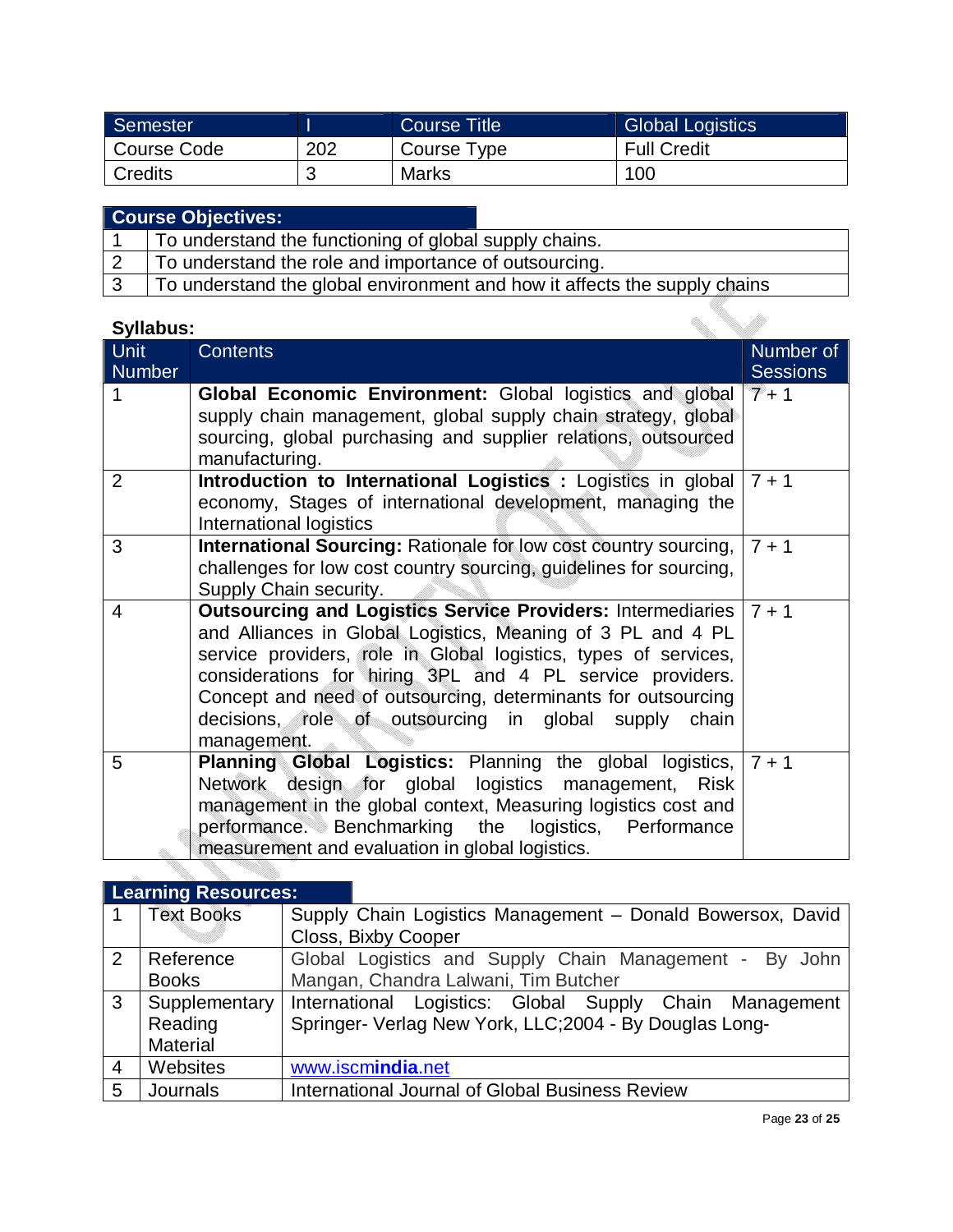| Semester    |     | Course Title | <b>Inventory Management</b> |
|-------------|-----|--------------|-----------------------------|
| Course Code | 203 | Course Type  | <b>Full Credit</b>          |
| Credits     | u   | <b>Marks</b> | 100                         |

| <b>Course Objectives:</b>                                             |  |
|-----------------------------------------------------------------------|--|
| To understand the importance of Inventory in effective supply chains. |  |
| To understand the role of MRP in supply chains.                       |  |

| <b>Syllabus:</b> |                                                                                                                                                                                                                                                                       |                              |
|------------------|-----------------------------------------------------------------------------------------------------------------------------------------------------------------------------------------------------------------------------------------------------------------------|------------------------------|
| Unit<br>Number   | <b>Contents</b>                                                                                                                                                                                                                                                       | Number of<br><b>Sessions</b> |
|                  | <b>Introduction to Inventory:</b> Definition of Inventory, Need of $7 + 1$<br>Inventory, Inventory costs, Independent versus dependant<br>demand, Types of Inventory, Advantages and disadvantages of<br>holding inventories.                                         |                              |
| $\overline{2}$   | <b>Inventory Classification:</b> Selective material<br>control, $7 + 1$<br>Classification of material, ABC, VED, GOLF, SOS, HML, FSN,<br>Other classifications, Standardization and codification, Value<br>engineering.                                               |                              |
| 3                | <b>Inventory Management:</b> Fixed order Quantity models, Fixed $7 + 1$<br>time Period models, Inventory control and supply chain<br>management, Optimal order quantity, EOQ model, assumptions<br>of EOQ model.                                                      |                              |
| 4                | <b>Material Requirement Planning:</b> Input and Outputs of MRP, $7 + 1$<br>Bill of Materials, Master Production schedules, Material flow in<br>MRP, Evolution of MRP into Manufacturing Resource Planning<br>(MRPII), Evolution to Enterprise Resource Planning (ERP) |                              |
| 5                | <b>Stores Management:</b> Introduction, Function, Importance,   7 + 1<br>Organization and Layout of Stores, Stores procedure and<br>documentation, Inter-relationship with other departments, Types<br>of stores, Centralized and decentralized stores.               |                              |
|                  |                                                                                                                                                                                                                                                                       |                              |

| <b>Learning Resources:</b> |                   |                                                                 |
|----------------------------|-------------------|-----------------------------------------------------------------|
|                            | <b>Text Books</b> | Production & Operations Management - S N Chary, McGraw Hill     |
| 2                          | Reference         | Operations and Supply Management - Richard Chase, Ravi          |
|                            | <b>Books</b>      | Shankar, Robert Jacobs, Nicholas J.Acquilano, McGraw Hill       |
| $\mathbf{3}$               | Supplementary     | Materials Management - A.K.Dutta                                |
|                            | Reading           | Materials Management - K.K. Ahuja                               |
|                            | <b>Material</b>   |                                                                 |
| $\overline{4}$             | Websites          | www.sciencedirect.com.                                          |
|                            |                   | www.emeraldinsight.com                                          |
| 5                          | Journals          | ICFAI - Journal of Operations Management                        |
|                            |                   | International Journal of Operations and Quantitative Management |